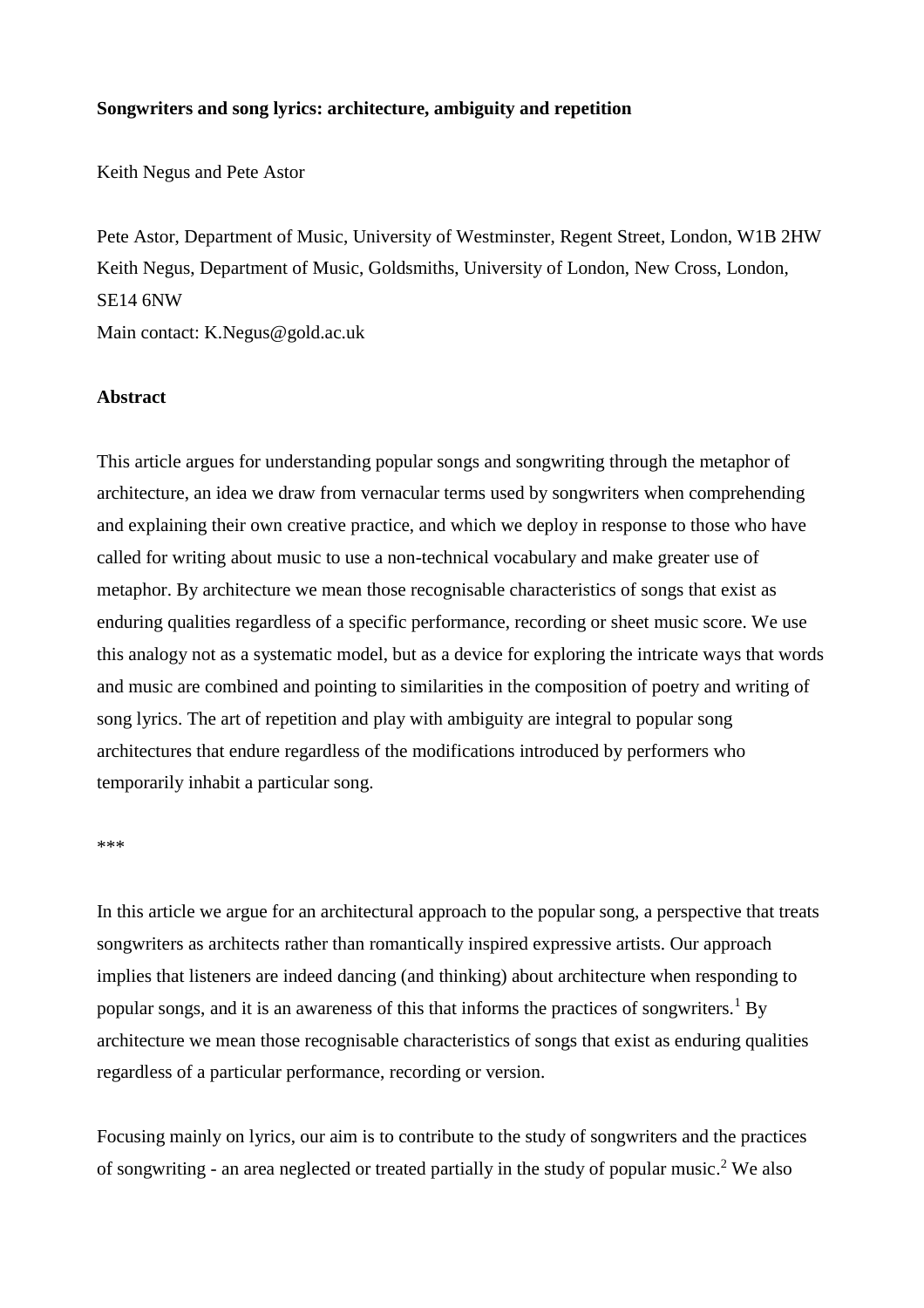wish to offer an alternative approach to the popular song as entity: we emphasise the architecture of the song against a prevailing preoccupation with lyrics as semantic statements and poetic forms, or song words as performed voice, melody and memorable tune. Lyrics, along with melodies and rhythms are important – but not always in the ways implied by literary criticism of song poetics, performance theories of voice, songwriting handbooks and psychological surveys of listener responses.

In developing our argument we are indebted to the ground-clearing work of Simon Frith (1996), notably his criticism of the ways lyrics have been treated as poetry, abstracted as verse on a page, and equally his debunking of a type of sociological realism that treats lyrics as indicators of values, beliefs and events. Our position in this essay is intended to complement and to counter those approaches to the popular song which emphasise the exceptional expressive moment - the claim that a song only exists as it is realised in its performance, the argument that Frith (1996) developed through his interrogation of lyrics. In addition, we wish to challenge one of the claims that such performance theory has been reacting against; that is the focus on the producer which has returned with the resurgence of research and writing about the 'art' of recording. Here we are opposed to the emphasis on the recording as definitive artefact. In our argument, producers are structural engineers making a contribution to songs that exist as entities independently of their manifestation in various recordings and performances. And, it is also worth us stating, although it may be obvious from our approach, that a song cannot be reduced to or explained through a visual score – the lead sheet or notated sheet music.<sup>3</sup>

Hence, we are addressing the song as entity. What is it? Where is it? Our response to such questions is that songs endure irrespective of their manifestation in a sheet music score, a particular performance, and an apparently definitive recording. This also presupposes an argument about how we should know, understand, research and study popular songs, and how we gain knowledge of them.

Musicologists of the popular song have tended to address these questions by offering interpretations derived from intense personal listening to recordings. The writings of Richard Middleton (1990, 2000), Allan Moore (2012), Philip Tagg (1991), Susan McClary (1991), Dai Griffiths (2003, 2012), Sheila Whiteley (1992), David Brackett (2000), to name some of the most significant, is dominated by the method of critical listening. Although occasionally highlighting how a song or style might articulate forms of inequality (class and gender divisions, attitudes to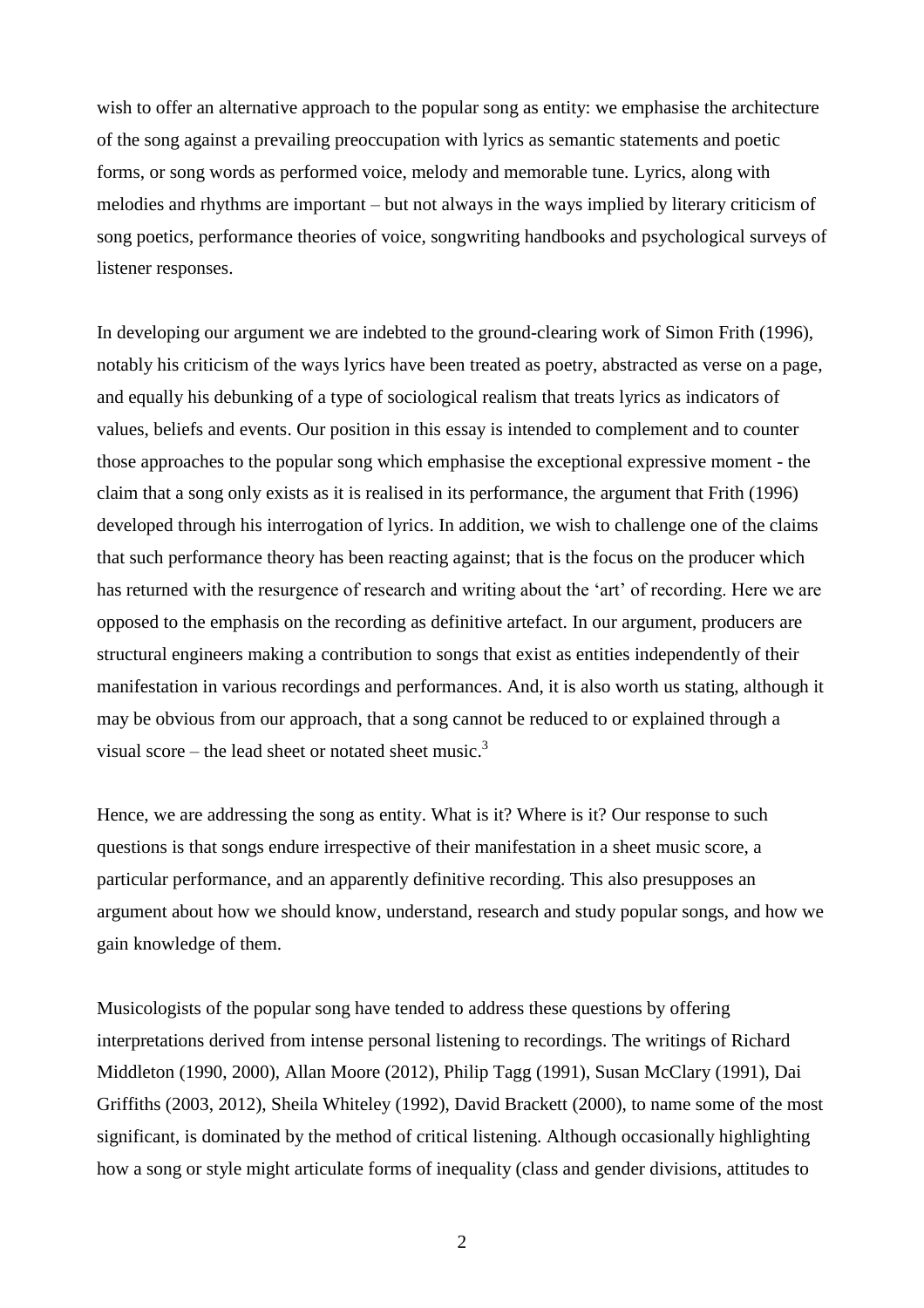sexuality, pejorative musical expressions of various demonised 'others'), such arguments have rarely been informed by 'source studies' of the practices of songwriters, musicians and composers, as has been the case in the tradition of western art music, jazz scholarship or studies of the Great American Songbook where exploration of creative practices have been more prevalent (see, for example, Furia, 1992; Friedwald, 2002).

In contrast to the musicological focus on the text, sociologists have highlighted the social contexts of production, mediation and consumption (referring to industries, media, markets, patterns of reception). Yet they have also ignored the practices through which songs are created. The sociological approach, after Pierre Bourdieu (1993), Howard Becker (1984), Peter Martin (1997, 2006) and Tia DeNora (1997, 2000), avoids musical sound and creative practice, and maintains that to understand cultural production we should not look towards the talented originator but be attuned to the quotidian qualities of music in everyday life or the struggles for position and status within fields of cultural production.

There are dissenters. In an article first published (in German) in 1982, Kurt Blaukopf warned of the 'danger of detaching the sociology of music from the music itself', arguing that it would suppress the 'dialogue between the disciplines' (2012, p.14). Nearly 30 years later, Lee Marshall argued that this detachment is a pressing issue and called for sociologists to address the aesthetic characteristics of music and develop 'new ways of writing about popular music' uninhibited by the technical, intellectual orientation of musicologists (2011, pp.167-8). Marshall advocates a focus on how music 'feels' rather than what it means and illustrates his approach via a brief case study of Bob Dylan's 'The Times They Are A-changing'. Despite this ambitious incursion into territory usually vacated by sociologists, Marshall follows musicologists in attempting to describe and comprehend Dylan's song from the 'listener's perspective'. Again, the songwriter's viewpoint is evaded. Yet, the circumstances through which Dylan created this song are surely important, not only for understanding the song as music but also for comprehending how listeners appreciated the song.

We endorse Marshall's proposal for writing about music in a non-technical manner and for making greater use of metaphor, not least to encourage dialogue between musicology and other disciplines. We believe that songwriting practice should be more central to the study of popular music and that understandings of songs are far more determined by the processes of songwriting than allowed for by musicological and sociological approaches to reception. By using the word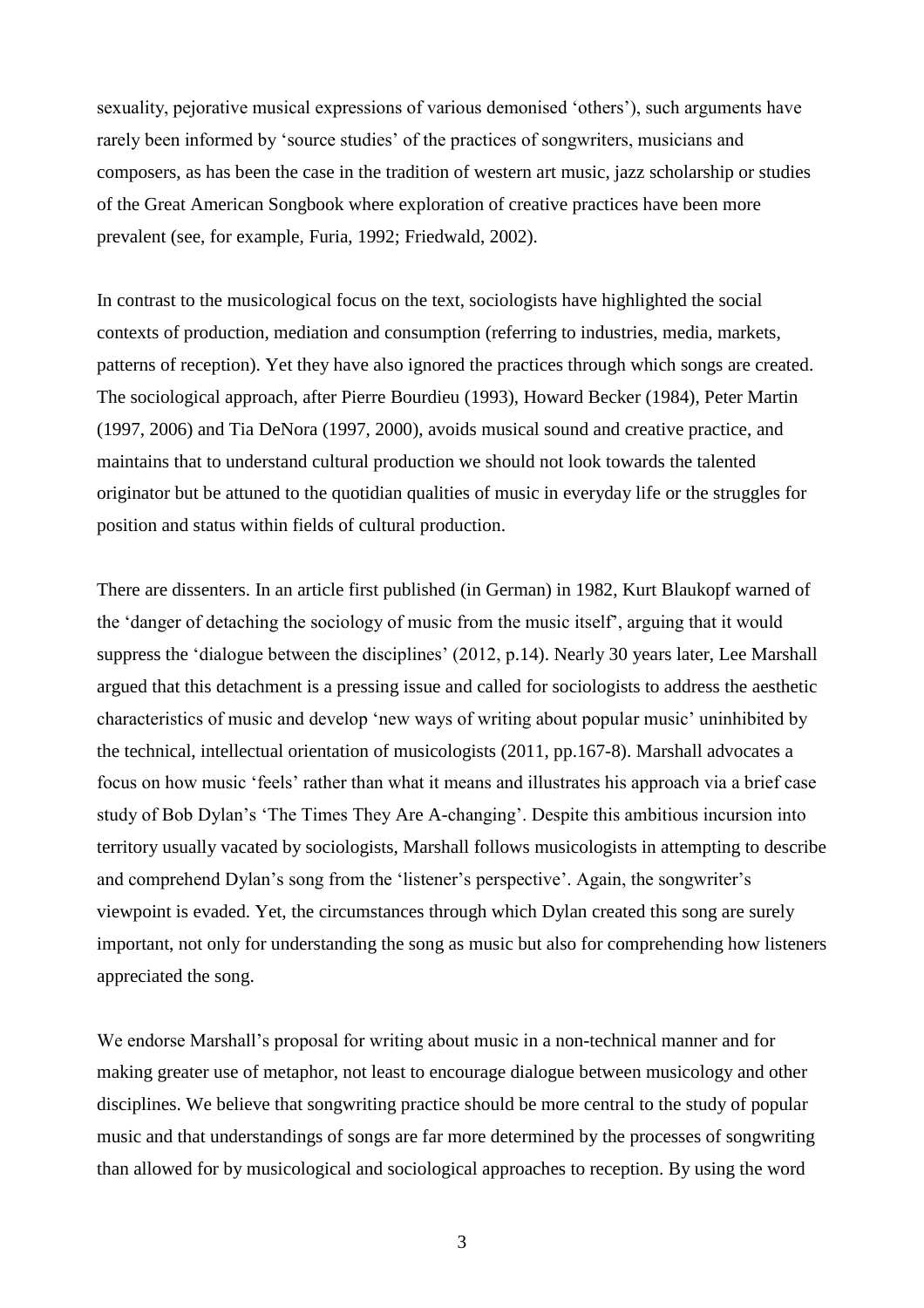'determined' here, we mean shaped, limited, influenced, contested and disputed, mediated rather than fixed. We are not seeking to elevate the creative songwriter and lyricist as exceptional, nor do we wish to privilege the originator as authority and source of all meaning. We take a cue from David Lodge's discussion of fiction. Lodge acknowledges that the writer has no 'sovereign authority as an interpreter' of their own texts, and that readers can provide interpretations that the author was and is not aware. Yet, it is still the case that 'literary texts do not, except very rarely, come into being by accident. They are intentional acts and their manifest intention is to communicate (even if what is communicated, as in many modern texts, is the difficulty or impossibility of communication)' (2001, p.299). This is a comment entirely apt for the study of songwriting.

Intentional acts of songwriting are central to the dialogues that Richard Middleton refers to when he argues that 'musical meaning cannot be detached from the discursive, social and institutional frameworks which surround, mediate and (yes) produce it' (2000, p.9). We will be emphasising a range of techniques and showing how, when taking these creative processes into account, the architecture of the song is important for the creators of a song and by implication for listeners (creators being some of the most empathic and engaged listeners).

We approach songs through the voices of songwriters and largely through lyrics, acknowledging that this is one route into the issues<sup>4</sup>. Existing studies of popular song lyrics usually emphasise reception, privileging the interpretations of listeners rather than musicians and songwriters. Typical is Lars Eckstein's 'reading' of lyrics in which he explores 'how lyrics are implicated in the emergence of meaning in songs – in particular performative contexts, specific generic conventions, musical structures, and medial situations' (2010, p.14). His approach is from the point of view of how lyrics are understood by different audiences in different cultural contexts, drawing from 'postcolonial studies', his 'academic home ground' (2010, p.11). Despite other insights gained from critical reception of lyrics (such as Christopher Ricks's poetic interpretations of Dylan's words), the songwriter's practice is assumed, vaguely implied or neglected.

Studies of lyrics *do* make it clear that words are foundational to the design of any popular song. Our research for this article, and other sources that focus on songwriting (Flanagan, 1987; Zollo, 2003) suggest that songwriters usually construct songs without a completed lyric but with a set of interlocking parts from which they develop a finished lyric. These parts are architectural in character, providing the frameworks analogous to how a building is composed of joists, floors,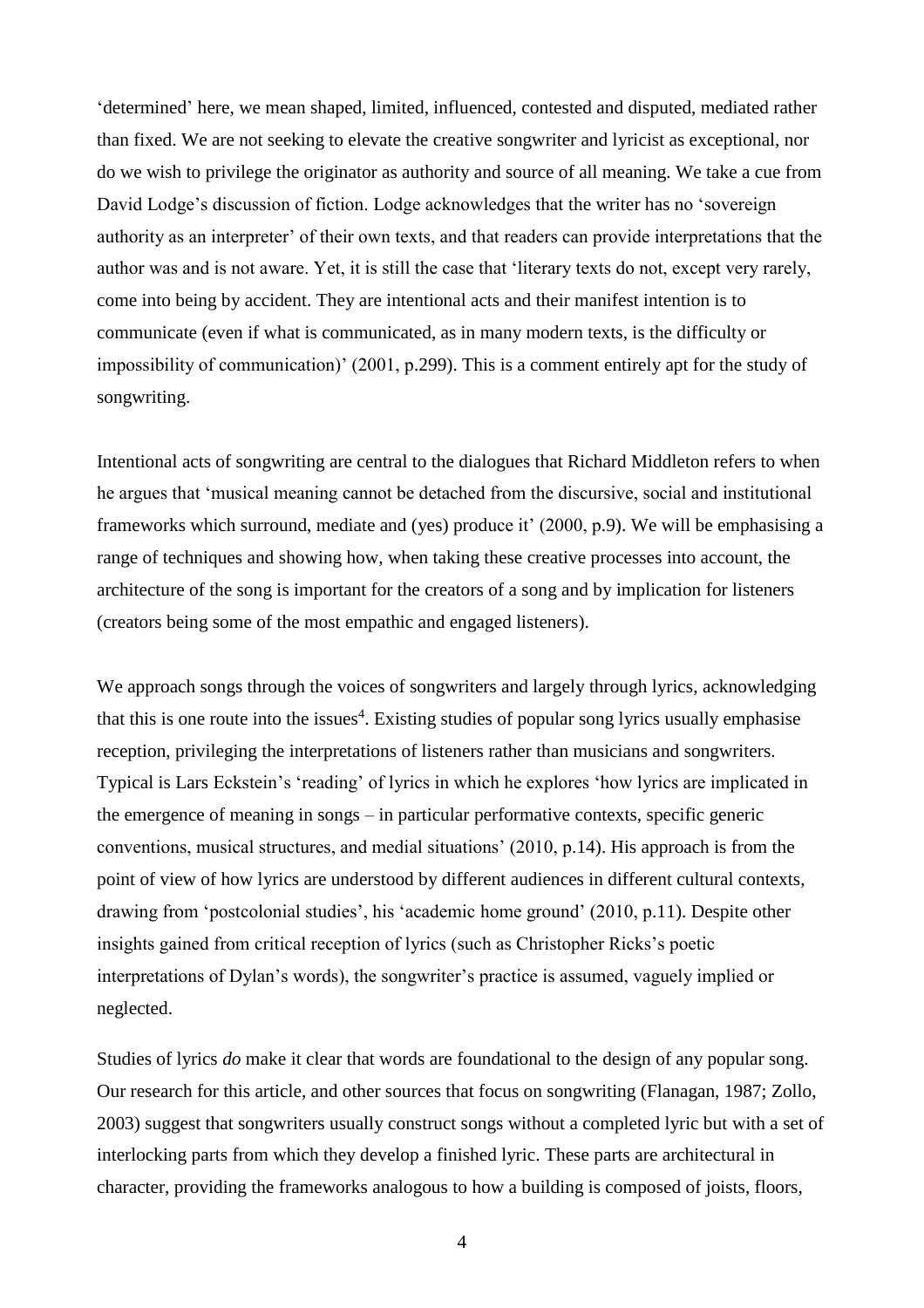beams, poured concrete pillars, walls and floors that are filled in. The architectural frame provides a space of sections and blocks within which words, hooks, tunes, riffs, refrains can be moved around and substituted. We will be emphasising the way lyrics occupy a place within the architecture of songs whereby pattern, rhythm, repetition are as equally important as the more commonly presented semantic linear interpretations of lyrics when set out as verse on a page.

#### **Shaping songs, combining words and music**

Words may be created, composed or 'set to' an existing melody and rhythm. This common practice can be found in vernacular folk traditions, in the commercially produced broadside ballads from the sixteenth to eighteenth centuries, in the production of Christian hymns, and in twentieth century blues, to provide only a partial list. When reflecting upon his work for musicals, Oscar Hammerstein referred to 'the American songwriter's habit of writing the music first and the words later' (1985, p.6) and recalled:

For twenty-five years, collaborating with Jerome Kern, Herbert Stothart, Sigmund Romberg, Rudolf Friml and Vincent Youmans, I set words to their music … Writing in this way, I have frequently fallen into the debt of my composers for words and ideas that might never have occurred to me had they not been suggested by music. If one has a feeling for music – and anyone who wants to write lyrics had better have this feeling – the repeated playing of a melody may create a mood or start a train of thought that results in an unusual lyric (pp.4-7).

It is not only show songs created during the era when Hammerstein was writing lyrics that have been composed in this way. Rock songs are often crafted from creating sonic structures first and then adding lyrics after continual listening. This might initially involve singing words or nonsensical sounds that fit existing musical patterns; as the song develops, these words and sounds are refined and developed to articulate a more precise mood or meaning. Brian Eno, discussing his album *Here Come the Warm Jets* described this writing technique:

I wrote the lyrics at home with my girlfriend with a cassette of the backing track from the studio. I sang whatever came into my mind as the song played through. Frequently they're just nonsense words or syllables. First I try for the correct phonetic sound rather than the verbal meaning. Off the top I was singing "oh-dee-dow-gubba-ring-ge-dow". So I recorded these rubbish words and then I turned them back into words (cited in Sheppard, 2008,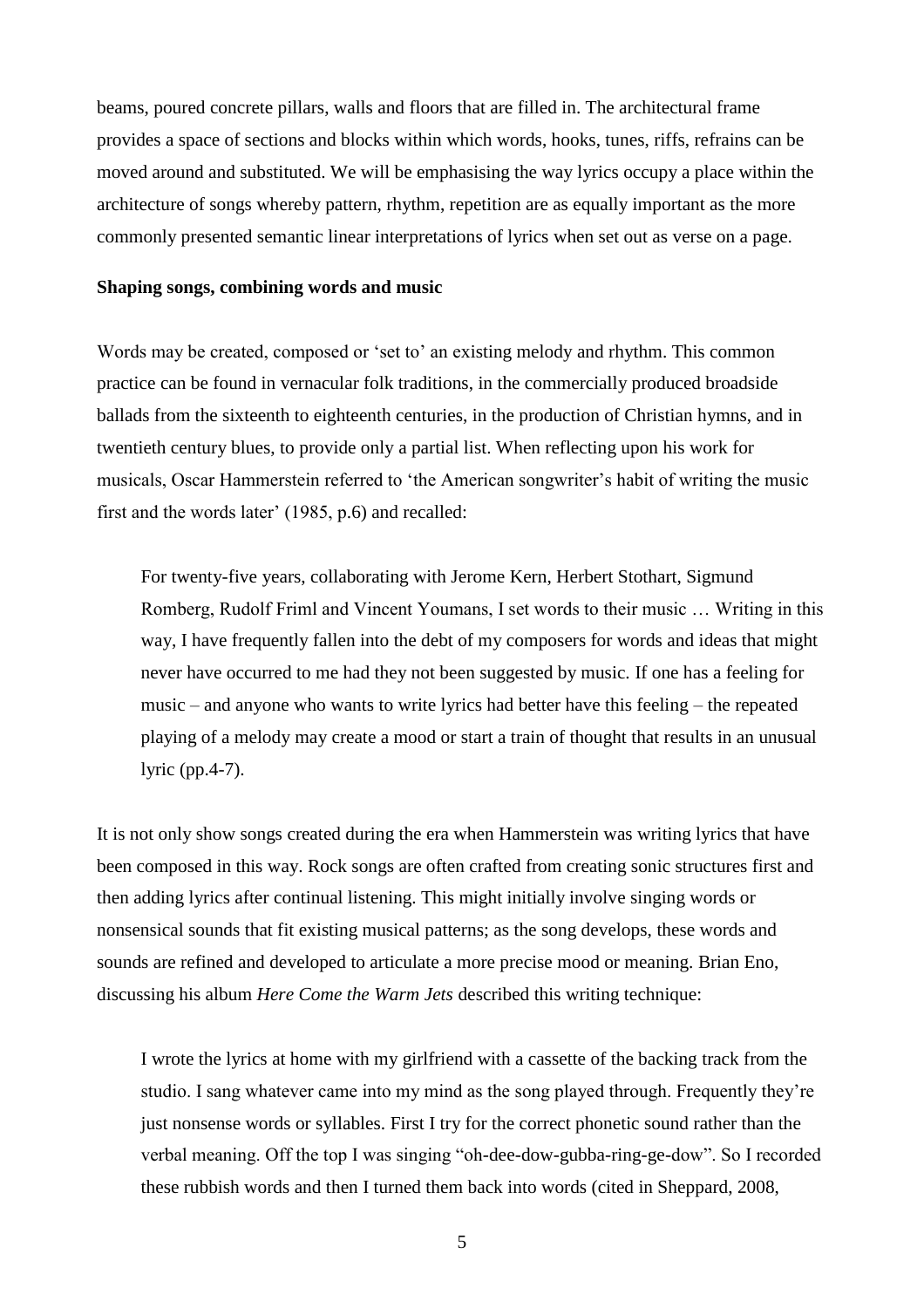#### p.148).

Songwriter Richard Hell described this sculptural and developmental process, explaining how he would 'come up with bass parts within a series of chord changes that caught a feeling that worked for me and I would bring that to a rehearsal and I would describe to the band the feel I was looking for' (Hell, 2013). Then, having recorded the rehearsal, Hell would take the tapes home and begin work on developing the lyric, using a to and fro process to arrive at a finished work:

Basically, I used the music; it would suggest kinds of emotions and the subject of the songs would arise out of how the music made me feel. So then I would start playing with the lyrics. And then once I'd started with the lyrics, then that might start altering the music a little bit too; the way the chorus went and what I considered to sing might require the guitars to change a little bit (Hell, 2013)

In contrast, words may also be created first with the intention that music will be added later: Townes Van Zandt is quoted by fellow songwriter Guy Clark as telling him 'that words had to work on paper, without guitar' (McKay, 2010, p.66).

Many songwriters and songwriting teams use both approaches – producing words first or fitting words to music. Speaking of how he wrote with Burt Bacharach, Hal David recalled: 'Very often he would give me melodies, from time to time I would give him lyrics. Very often we sat in a room and banged out a song together, back and forth, back and forth' (Zollo, 2003, p.210). It was often the architecture of David's lyric that would spur the process. As Bacharach explained:

With 'Promises, Promises' there were a lot of lyrics that came first, as there was with 'Alfie' and with 'A House is Not a Home.' […] Hal brought in a lyric, and I got a general kind of first floor of the house built, you might say, and then started designating where I wanted to change musically from what's been written (Zollo, p.203).

As should be clear from these examples, it is important not to separate words and music, as the practice of composing lyrics is embedded in an enduring history of performed poetry and versification. As Tom Paulin has written:

Poetry begins in speech, in the skipping rhymes and chants children make up in the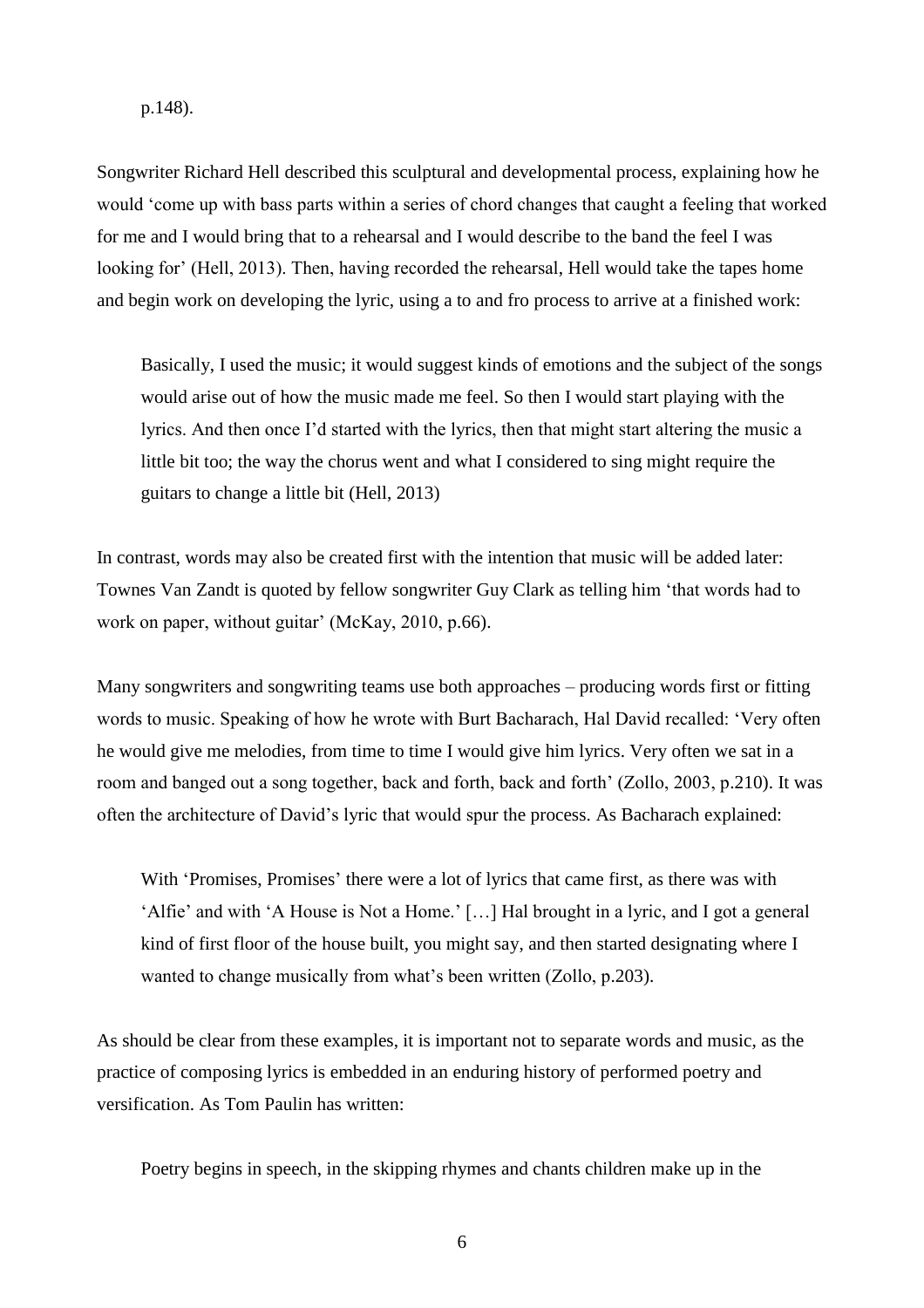playground and the street. It moves from there into the imagination and life of the common people – into rhymes, riddles, traditional songs – and is then sometimes collected so that it moves from oral tradition, communal memory, into print (2008, p.4).

James Fenton makes a similar point:

Poetry carries its history within it, and it is oral in origin. Its transmission was oral. Its transmission today is still in part oral, because we become acquainted with poetry through nursery rhymes, which we hear before we can read. And we learn an analysis of these rhymes, a beating of rhythm, a fitting of word to pitch, a sense of structure, long before we can read (2003, p.22).

Fenton is recognised as an award-winning poet and performed lyricist, serving as librettist for Charles Wuorinen's opera *Haroun and the Sea of Stories* (2001), based on Salman Rushdie's novel. When advocating the best ways for a lyricist to compose a lyric earlier than the music, he stresses the importance of the shape of the lyric, its rhythmic qualities and its implicit 'tune'. He proposes an approach to composition whereby the lyricist works with a tune in her or his head 'as a private guarantee that the words are singable in theory' whilst giving 'the composer no inkling' (Fenton, 2003, p.120) of the tune that is used when writing the words.

The lyricist's metrical architecture allows the composer to 'set' the words. Song lyric will imply a series of strong stresses, which will then be made to fall on the subsequent musical 'bed'. Because the rhythm of popular song will, almost invariably, be in fours or triplets, the existing lyric can be easily sung over the beat in the song. This has a direct relationship to poetic practice, in so far that there is an awareness of metre and/ or rhyme. But, as Latin Quarter's lyricist Mike Jones pointed out, 'because the music sets the mood and the expectations of the listener, so the words are words on music' (Jones, 2011). In a poem, the metre, rhythm, mood and meaning exist alone, whereas in a song lyric the metre provides a structural basis for musical colouring.

Fenton's and Jones's comments about the shape of the lyric are echoed in similar descriptions by other lyricists. Sammy Cahn, who composed lyrics to many songs that have become recognised as standards (including 'High Hopes', 'Come Fly With Me' and 'The Tender Trap'), explained his lyric writing by saying that particular melodies are 'architecturally great for lyrics' and going on to discuss what he called the 'architecture of the lyric' (in Zollo, 2003 pp.29-30). Cahn had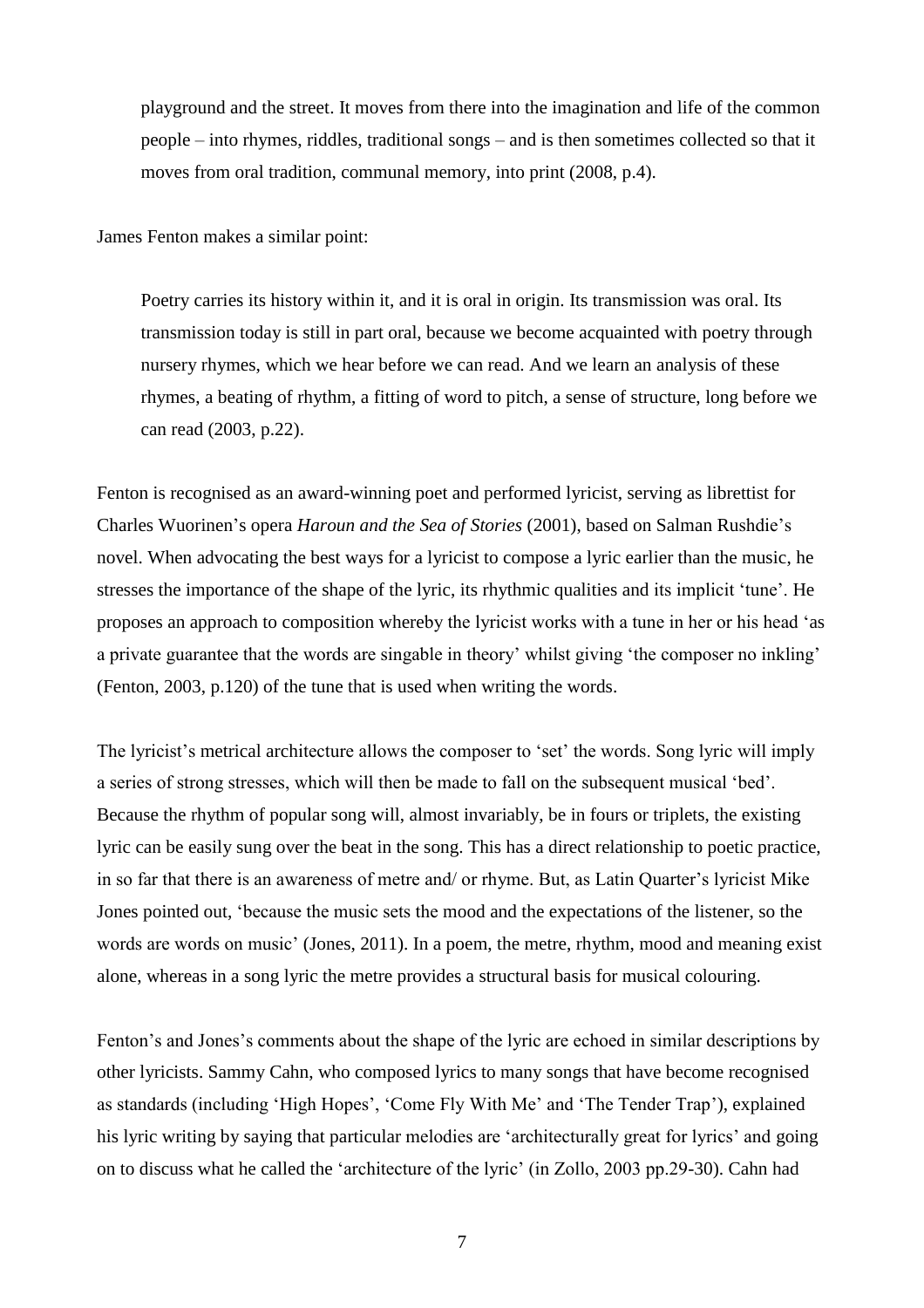uncompromising ideas about the aesthetics of lyrical architecture and criticised writers who followed Bob Dylan as having 'no sense of the architecture. Any one of my songs, you see a word under a note. You won't see three words under a note' (in Zollo, 2003 p.35). But, there are contrasting structures of architecture, just as there are varied styles of songs and different songwriting practices. This point is developed as a metaphor by Jimmy Webb in *Tunesmith,* his reflections on songwriting in which he likens songs, like Bacharach, to designing and constructing buildings:

Perhaps some will say at this juncture, "A barn doesn't suit my fancy just now. I have in mind a nice, sturdy cathedral". Fine. You build a cathedral, I'll build a barn or log cabin. The same rules will apply. Understanding those rules of construction calls now for a study of the *conventions* of form. That is to say the traditional, generic songwriting forms with which we are all subliminally familiar; the ones that will not leave our listeners confused about whether we have constructed a gymnasium or a motor lodge (Webb, 1998 pp.52-3).

From reflecting on his songwriting experience, Webb argues that a song's architecture significantly shapes the interpretations of listeners and should not cause confusion. He then develops the metaphor by saying that 'word and rhyme … will be our timbers and nails. With them we can build an endoskeleton or frame for our edifice' (p.53). In discussing how the songwriter will use words that are most suited to the construction, Webb presents himself as 'the architect' imagining 'the kind of building he wants to construct' and thinking about range of 'materials' that are available:

In the dictionary he finds oaken words, words of stone and paper, plywood words and words like steel beams, words of ironwood and ash, rich resonant words of mahogany and cherry, rococo words that swirl like burled walnut, simple pungent pine words, heavy words of dark ebony, ephemeral, silly words of balsa, everlasting words of marble and granite, and translucent words like colored glass along with blunt, pragmatic words made of lead and cement (p.53).

Webb's point is that words are fundamental to the structure quite regardless of what critics and listeners might say about their semantic meaning or their apparent banality. We might push the analogy here and say that many buildings are dismissed as banal and superficial but this does not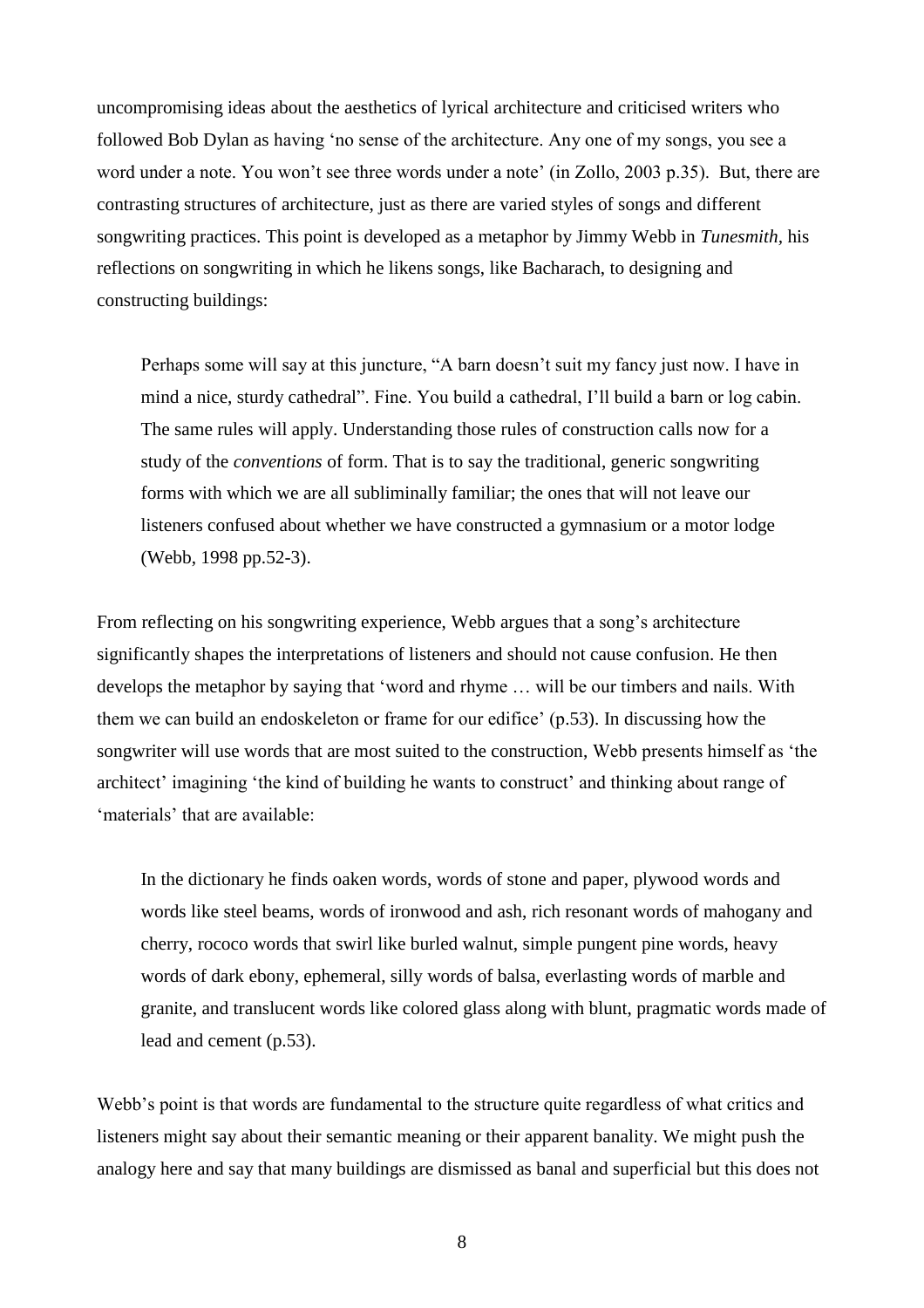invalidate their architectural significance. Think of the attacks on, and subsequent critical reappraisal, of 1930s and 1950s suburban housing, 1970s council estates, and various municipal buildings. Hence, we should be sceptical of a populist position that plays down the importance of song lyrics if they are reported as unheard, trite or irrelevant. Such an argument is given scholarly legitimacy in Theodore Gracyk's dismissive assertion that 'in rock music most lyrics don't matter very much' (1996, p.65). To this we respond: if lyrics do not matter, why did Paul McCartney spend so long finding words for the song he had given a working title of 'Scrambled Eggs' (the song that became 'Yesterday')? And why did Kurt Cobain write out and re-draft the lyrics to 'Smells Like Teen Spirit' if they did not matter? Cobain spent a lot of time re-working, evaluating and re-writing his lyrics – as evidenced in his posthumously published notebooks, containing different drafts of 'Smells Like Teen Spirit' (2002, p.136, p.138, p.141).

In both cases the songwriter had a structure of possibilities to be worked on. So, in certain respects we could say that *structure precedes semantics:* the sonic shape – its rhythmic pattern, melodic contour, interlocking sections allowed for a certain feel to a song. We could also argue that *structures create or imply semantics*: it was 'yesterday' and not 'scrambled eggs' that McCartney was instinctively searching for as he brought together the sonic and lyrical architecture. In a similar way, Hammerstein recounted how Rogers wrote a melody that became the refrain of 'People Will Say We're In Love' prior to the lyrics but 'with the thought that it might serve well as a duet for the two lovers in *Oklahoma!*' (Hammerstein, 1985, p.13). The point here is that the music – whether McCartney's melody or the rhythm patterns on Kate Bush's *Hounds of Love* or the songs on David Bowie's *Low* – was not created first as instrumentals per se but as lyricless songs, structured architecturally with an awareness of the will to have words added and with some sense of the style and substance of those words.

# **Popular song and poetry revisited**

The writing of lyrics and the use of existing verse inevitably raises questions about the links between song lyrics and poetry - an issue that has provoked some animated exchanges. Frith is firmly against any notion that lyrics are poetry or that they stand up to scrutiny when taken out of their performed circumstances:

Good lyrics by definition, then, lack the elements that make for good lyric poetry. Take them out of their performed context, and they either seem to have no musical qualities at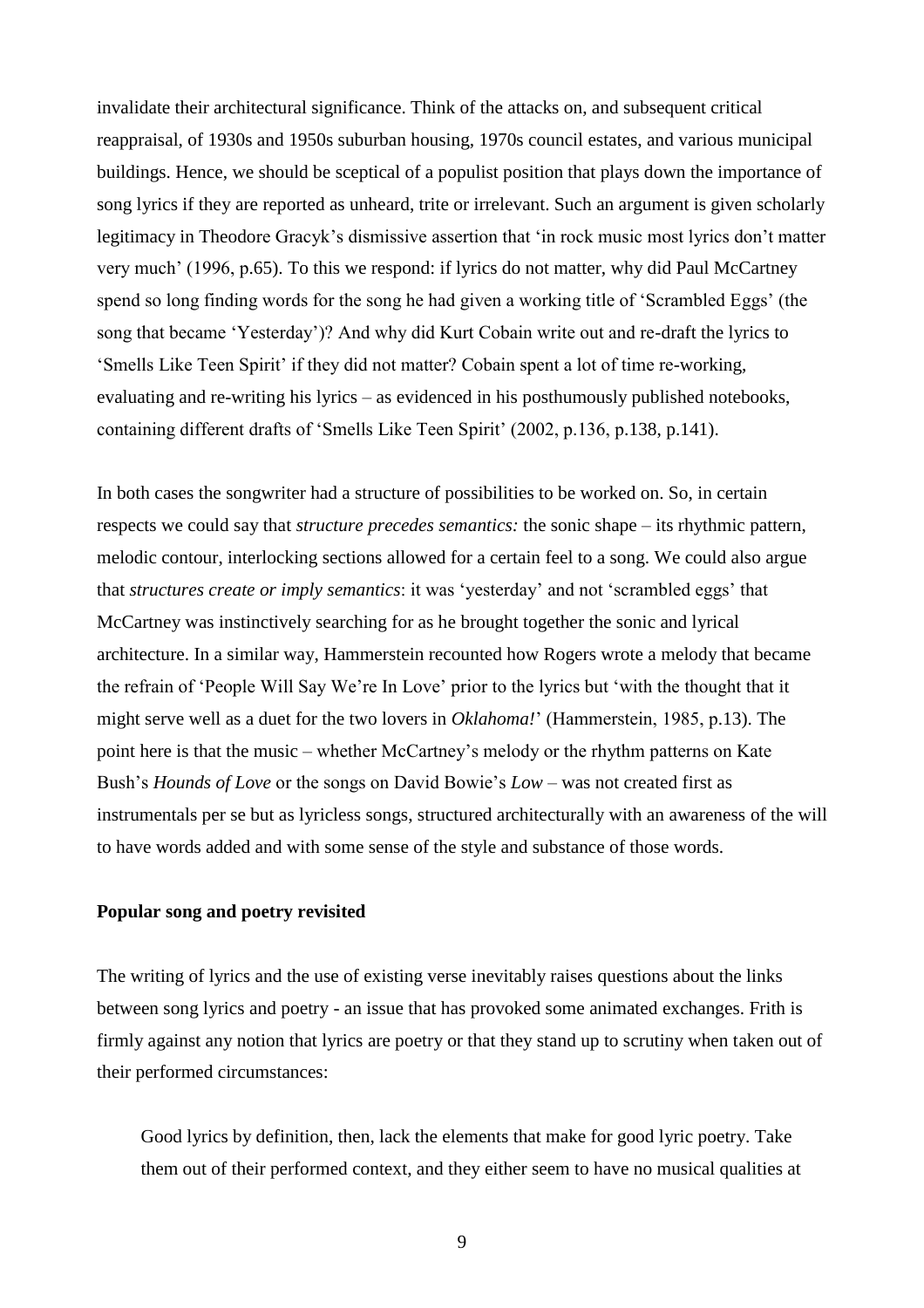all, or else to have such obvious ones as to be silly (this goes as much for Lorenz Hart and Cole Porter as for Bob Dylan and Elvis Costello, as much for Curtis Mayfield and Smokey Robinson as for Hank Williams and Tom T. Hall) (1996 p.182).

It is debatable whether or not any writers and critics would claim that good lyrics are akin to lyric poetry. Nonetheless, there exists an audience for popular songs in printed form. Many collections of printed lyrics disregard strict boundaries between a song and a poem, echoing the roots of lyric poetry itself. As Cecil Day-Lewis says in his introduction to *English Lyric Poems*, the dividing line between songs and lyrical poems, 'is in some places as artificial as an international frontier, and in other places may seem virtually to disappear' (1961, p.1). And within his collection, Elizabethan lyrics such as Sir Thomas Wyatt's 'My Lute Awake!' or Samuel Daniel's 'Love Is A Sickness Full of Woes' with their repetitions and refrains, signal this provenance very clearly. More recently, book length collections of individual lyricist's work, such as Jarvis Cocker's *Mother, Brother, Lover,* Joni Mitchell's *The Complete Poems and Lyrics* and Adam Bradley's and Andrew Dubois's *Anthology of Rap*, provide enduring evidence of the sung or rapped lyric living healthily on the page. Acclaimed poet Simon Armitage also lives another life as lyricist (and singer) in his band, The Scaremongers, and published a book length collection of his lyrics, *Travelling Songs.* As he wryly observes: 'describing yourself as a poet is often seen as a challenge or even an alibi. In those circumstances, it's worth having a few tunes up your sleeve to prove it' (Armitage, 2014).

Poetry and song lyric are bridged and blurred in practice – by songwriters and poets, by listeners and readers. There are numerous examples of songwriters writing poetry and verse in notebooks as children or teenagers and this forming the basis for their future songwriting. Chuck Berry, in an interview with Flanagan (1987, p.80), recalls how he wrote poems as a child. Lou Reed's synthesis of poetry and rock'n'roll was inspired by poet Delmore Schwartz, who taught Reed at Syracuse. Punk innovator Richard Hell wrote poetry long before he became a rock lyricist. Paul Simon has spoken of how he has been influenced by Derek Walcott, Seamus Heaney, Philip Larkin and John Ashbery (Zollo, 2003). Suzanne Vega has talked of how she got ideas from 'studying poetry' referring to the influence of Sylvia Plath 'because of the way she uses language, the way she puts words together. She uses language almost sculpturally' (in Zollo, 2003, p.569). Billy Bragg recounted how he became a songwriter as a direct result of the recognition he received at school when a poem he had written at the age of 12 was read out on a local radio station. This spurred him to continue writing poetry and he recalled that 'by the time I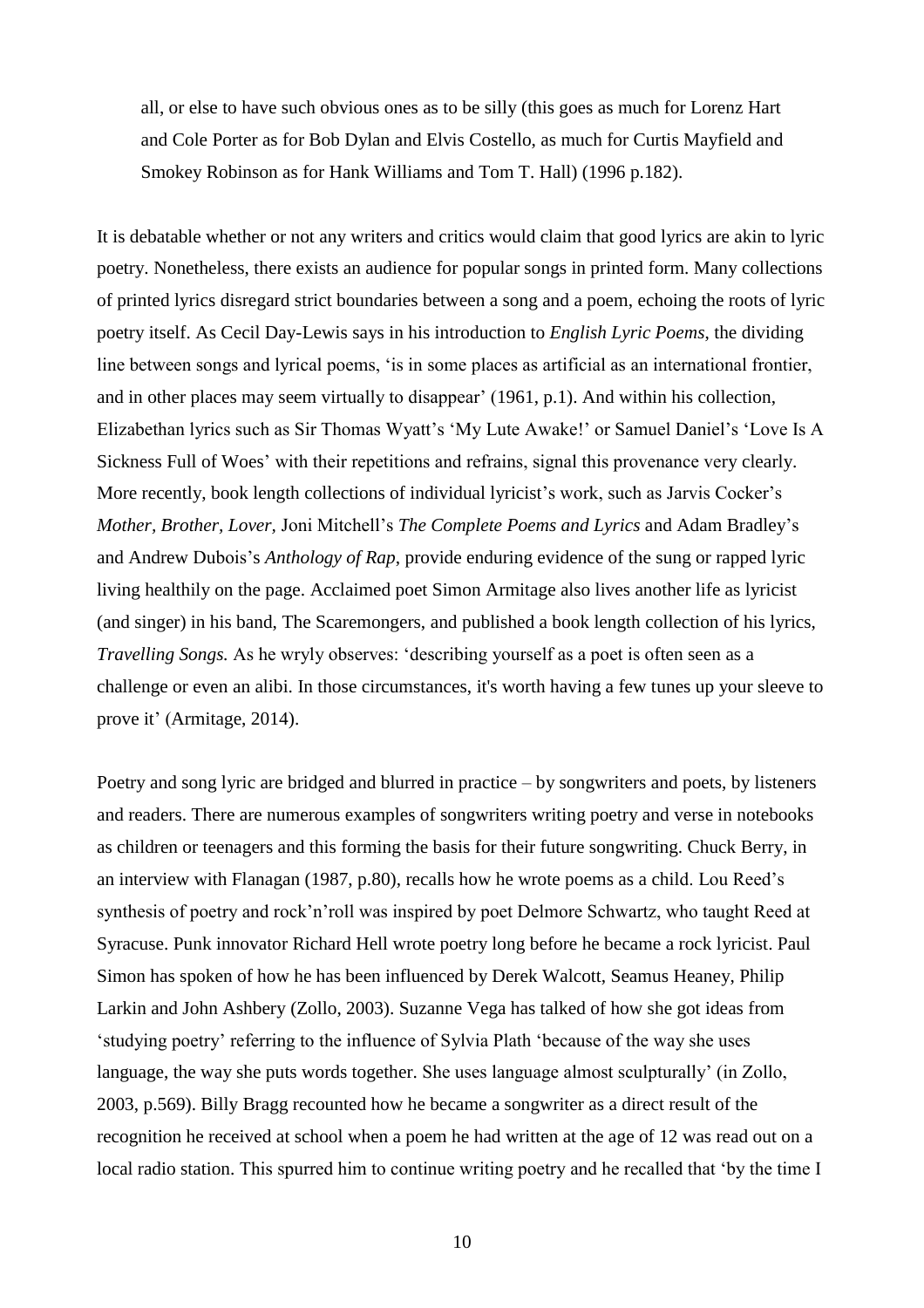left school at 16, I had several notebooks full of lyrics; that summer, helpfully, my mate next door taught me how to play the guitar and, as a result, in 1977, I was in the right place at the right time when punk rock happened' (Bragg, 2012).

Creating songs and writing poetry involve common compositional skills and techniques, as acknowledged by both poets and songwriters during interviews. Richard Hell was a published poet before becoming a songwriter and his work as a poet was very useful when he came to write song lyrics:

I had learned a lot about writing by the time I had started to write lyrics – I used that. Lyric writing was different from any other form of writing I'd done but in some sense on some level writing is writing, and your values as a writer are going to be applied to what you do. So that definitely contributed to my abilities as a lyricist (Hell, 2013)

PJ Harvey has also spoken of the importance of writing lyrics in these terms:

I work at words quite separately from music. I feel for myself that I can produce better words in that way, putting all of my concentration into making them work alone, without the support of music to begin with. So, in some respects working on them as poetry, although I don't have the strengths that the poet does. But, even working towards them as poetry will produce a stronger set of words that I might take into a song. If you want to be good at anything you have to work hard at it. It doesn't just fall from the sky. And, I work everyday at trying to improve my writing and I really enjoy it. Nothing fascinates me more than putting words together and seeing how a collection of words can produce quite a profound effect (Harvey, 2011).

Despite these, and many other comments from musicians, scholars of poetry seem far more willing to discuss these links than musicologists, certainly judging by the number of books about poetry that include discussion of song lyrics when compared to the way musicologists tend to downplay lyrics. Dai Griffiths is one of the few musicologists to draw on theories and philosophies of poetry when writing about music (2003, 2012, 2013), emphasising the importance of understanding how lyrics occupy the verbal space of the song, and proposing different ways of transcribing lyrics as prose or paragraph, using varied font sizes and a 'hard right margin' in addition to the hard left margin used in the presentation of poetry. For all the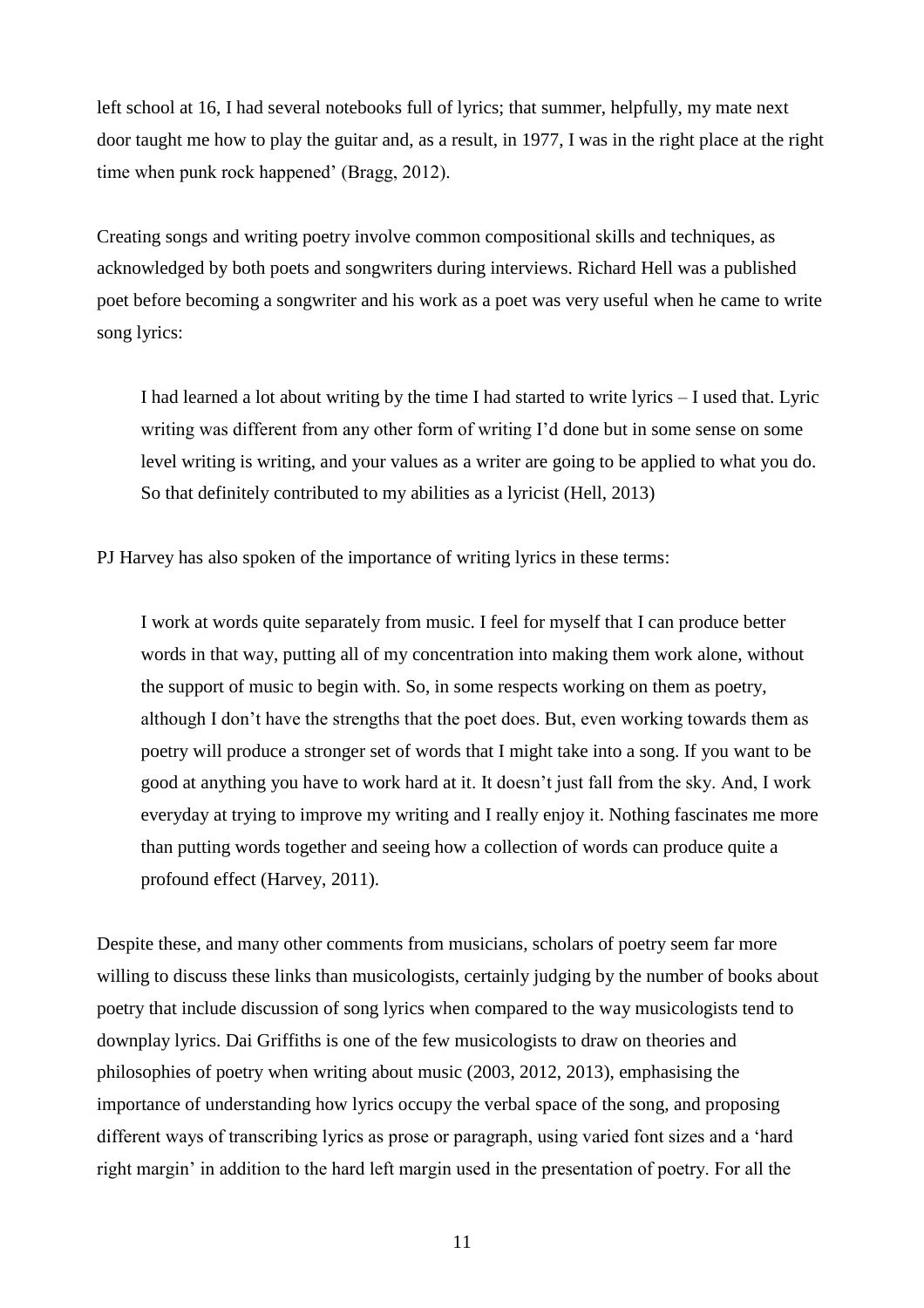richness of Griffiths's musicological detail, for us his transcriptions offer key insight into the way song lyrics encapsulate a song's architectural structure.

To briefly summarise our points in this section, the intersections between poetry and song lyrics can be characterised in three main ways. First, poetry and song lyrics are not lived and experienced as separate entities by listeners and musicians. Poets listen to, read and are influenced by song lyrics. In turn, songwriters read, listen to and are influenced by poets. Audiences listen to, read, enjoy and interpret both poetry and song lyrics without dividing types of verse into separate domains. Second, the practices adopted when composing poetry and writing song lyrics are similar and share many techniques in the use of words as sound, in structuring according to the metre, beat, rhyme and rhythm of words. Third, poetry and song are similar in the way that they deploy repetition – an issue we now address in a little more depth.

# **Patterns of repetition**

Jeffrey Wainwright begins his *Poetry, The Basics* with a discussion of the pleasures of using language, exploring how young children enjoy rhyme and repetition and connecting this to the way 'rhythm, rhyme, repetition of word-sound and phrase [are] deployed in just the same way as part of the pleasure' in the Abba song 'Mamma Mia'. He then moves quickly to the poetry of Gertrude Stein, linking high art and low pop through their common use of the 'resources of language, especially recurrence' (2011, p.3). Like Paulin and Fenton, cited earlier, he hears everyday poetic repetition as part of an inclusive human history whereby 'the anticipated pleasure of a sound or shape being repeated – have been used in the pre-literate, oral tradition of all societies for dances, riddles, spells, prayers, games, stories, and histories' (p.3). Wainwright highlights the importance of children in maintaining this tradition and observes that 'their precision has been honed by repetition and the fact that the playground can be a very critical arena' (p.11).

Wainwright is not alone in viewing repetition as fundamental to poetry. Repetition is also essential to the architecture of the built environment, and repetition is integral to music. Repetition is a quality and a technique that is stressed by authors who produce guidance books, blogs and videos on lyric writing (see for example Davis, 1986; Pattison, 2010). Yet, repetition in music is a quality that has posed problems for many musicologists and popular music critics, particularly those anxiously attempting to refute or move beyond Adorno's modernist critique of repetition as aesthetically worthless, politically oppressive and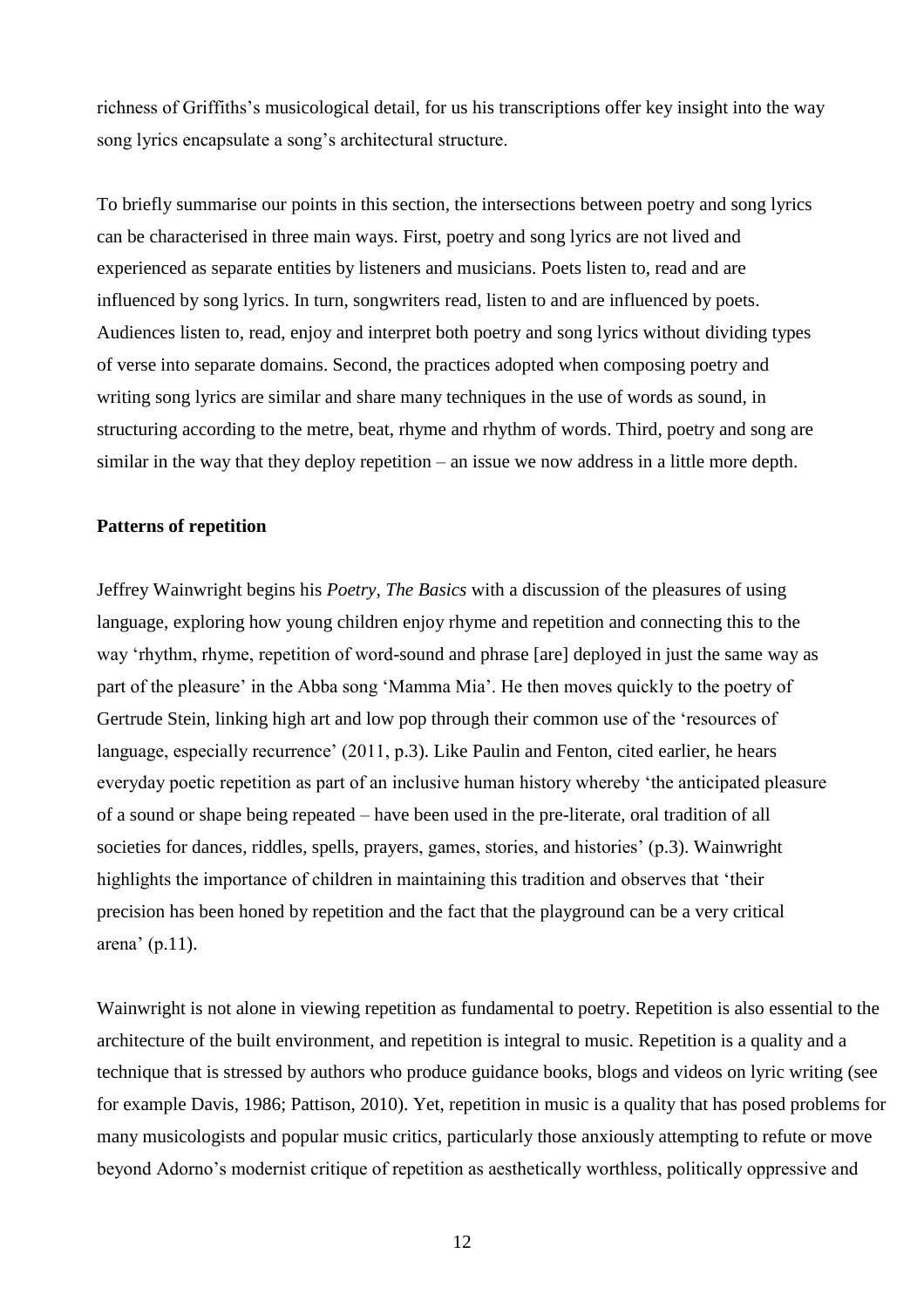subjectively regressive. Adorno (1976) supported his claims about the repetitive structure of songs with reference to books that advocated various types of repetition when offering advice to aspiring commercial songwriters – a characteristic still to be found in numerous books and websites purporting to give guidance on 'how to write a hit song.'

A rather straightforward response to Adorno's modernist critique and its populist variants ('it all sounds the same') is to argue for the pleasures of repetition – a theme common in theoretical accounts of the value of electronic dance music (see for example Garcia, 2005), and current in celebrations of postmodernist and minimalist aesthetics. A similar theme can be found in psychological and neuroscientific accounts of music, whereby repetition is given a positive gloss via the claim that it fulfils a psychic or physiological need (see for example Levitin, 2007; Margulis, 2014).

A more nuanced response to Adorno can be found in the writings of Robert Fink (2005) and Richard Middleton (1983). Both draw on psychoanalytical theories when acknowledging the appeal and potentially oppressive impact of repetition. Both accept that Adorno might have a point: Middleton suggesting that there is a process of active struggle against the standardising, repetitive imperatives of capitalist production rather than straightforward imposition on passive music listeners; Fink finding parallels between advertising, minimalism and consumer culture more generally and acknowledging collusion: 'We repeated ourselves into this culture. We may … be able to repeat ourselves out' (2005, p.235).

Philosopher Peter Kivy, discussing repetition in western art music, challenges the concern with repetition as a 'problem', suggesting that a 'means-end distinction' has been imposed on music (apparent in the above sources) in which repetition in music has to be explained – as a psychological or neurological impulse, or an imperative of capitalist consumer culture. For Kivy 'repetition is the means of grasping pattern' (p.353) and, by implication, repetition is the means of creating pattern. Arguing that music is a 'decorative art', Kivy offers his own analogy with architecture as a way of refuting any suggestion that listening to music as pattern could be deemed trivialising. He asks his readers to 'forget about music for a moment and take a good look at the Alhambra. Unlike the Sistine's Ceiling's, its adornments are "merely" decorative. They are also "merely" breathtaking, "merely" exalted, "merely" magnificent, "merely" sublime' (p358). Kivy is writing about instrumental, non-programmatic western art music (or 'absolute music'). But his conclusion about repetition as pattern is highly pertinent to most music (other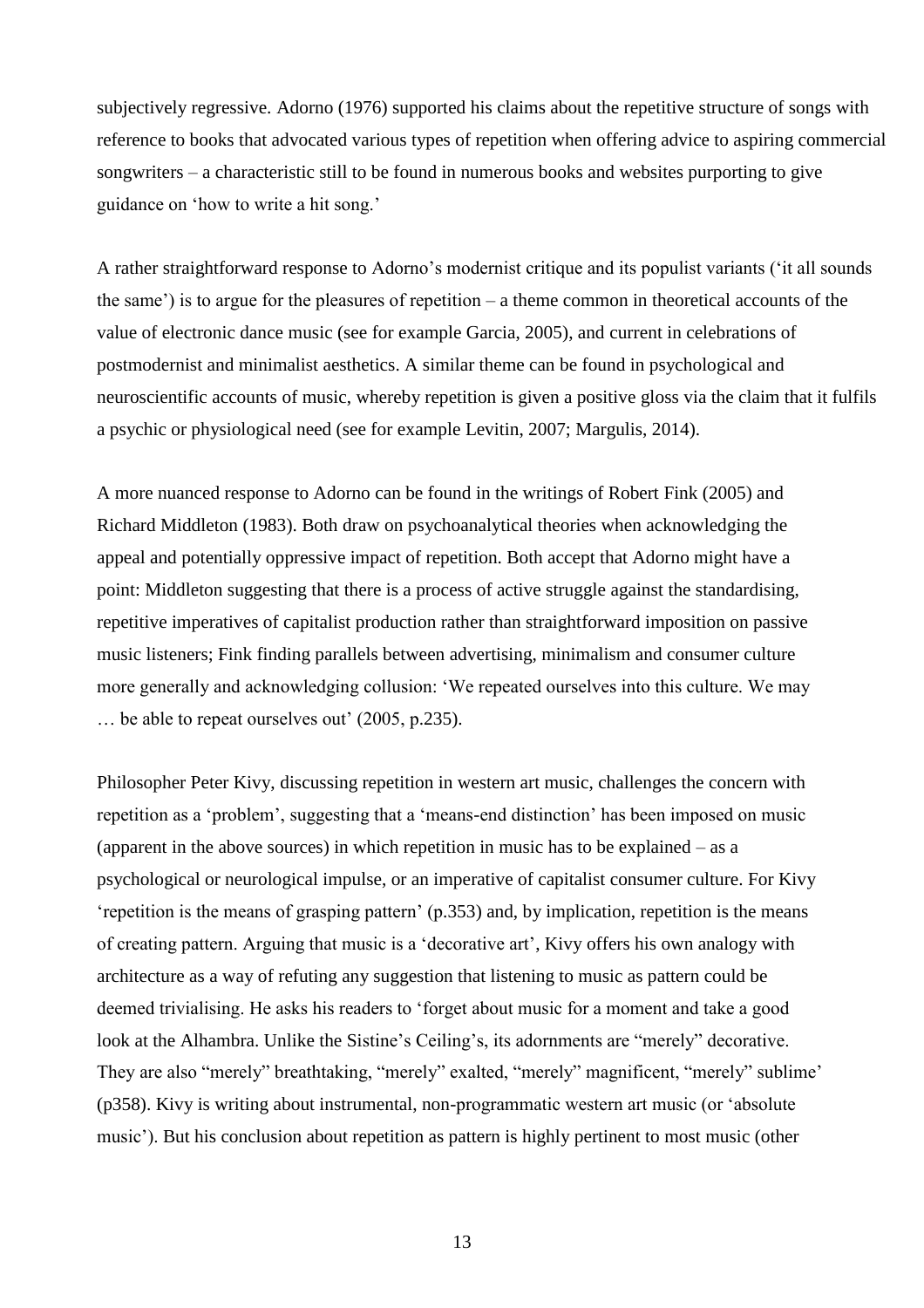than a very narrow western modernist repertoire): 'The music which I have been discussing does not merely contain repetition as an important feature, but as a defining feature' (p.359).

As a number of writers have observed, repetition is also a defining feature of African-American music. James Snead argues that western culture privileges progress and growth and denies a value to repetition, privileging 'difference as development'. Snead observes that 'the apparently linear upward striving course of human endeavour exists within nature's ineluctable circularity' (1981, p.147). Ingrid Monson (1999) draws from Snead, amongst other writers, to highlight the ethnocentric and elitist assumptions about repetition apparent in Adorno's argument. She argues for the value of riffs and repetition as patterns that allow for intercultural and international dialogue - a point that is surely obvious to musicians and songwriters.

Like Wainwright's approach to poetry, Kivy's philosophy of music and Monson's location of riffs within intercultural dialogue, the study of the novel also has no anxieties about repetition. In his *Language of Fiction*, Lodge argued that 'the perception of repetition is the first step towards offering an account of the way language works in extended literary texts, such as novels' (2002, p.86). For Lodge repetition is crucial for understanding the writings of novelists, notably Joseph Conrad, D H Lawrence, Ernest Hemingway, Martin Amis and Charlotte Brontë.

Repetition is evidently a major part of popular song and is a pre-requisite of all popular songs. Yet, many musicians are also apprehensive about repetition. Stephen Webber (no date), producer and teacher at Berklee College of Music, has spoken of his experience of working with younger bands and musicians in the early years of songwriting and observed how they will often attempt to 'jettison repetition' believing (like so many of their peers) that they are doing something 'different', but ending up with rambling, unfocused, unstructured so-called 'through composed' songs. Webber reflects further on this unwillingness to embrace repetition:

The stumbling block is we've all been traumatised by repetition. There are songs that we hate on the radio, by artists that we can't stand, and the chorus beats us over the head. And if you really don't like Britney Spears or the Black Eyed Peas or Lady Gaga or something and you hear one of these songs that's a big hit, and it's got a repetitious chorus, it's easy to mistake that what's annoying you is repetition. Repetition is not annoying. Annoying things are annoying. Repetition is an enhancer; it will enhance whatever it is brought to bear upon. So, if there's something that's really great, that you really dig, you want it to repeat.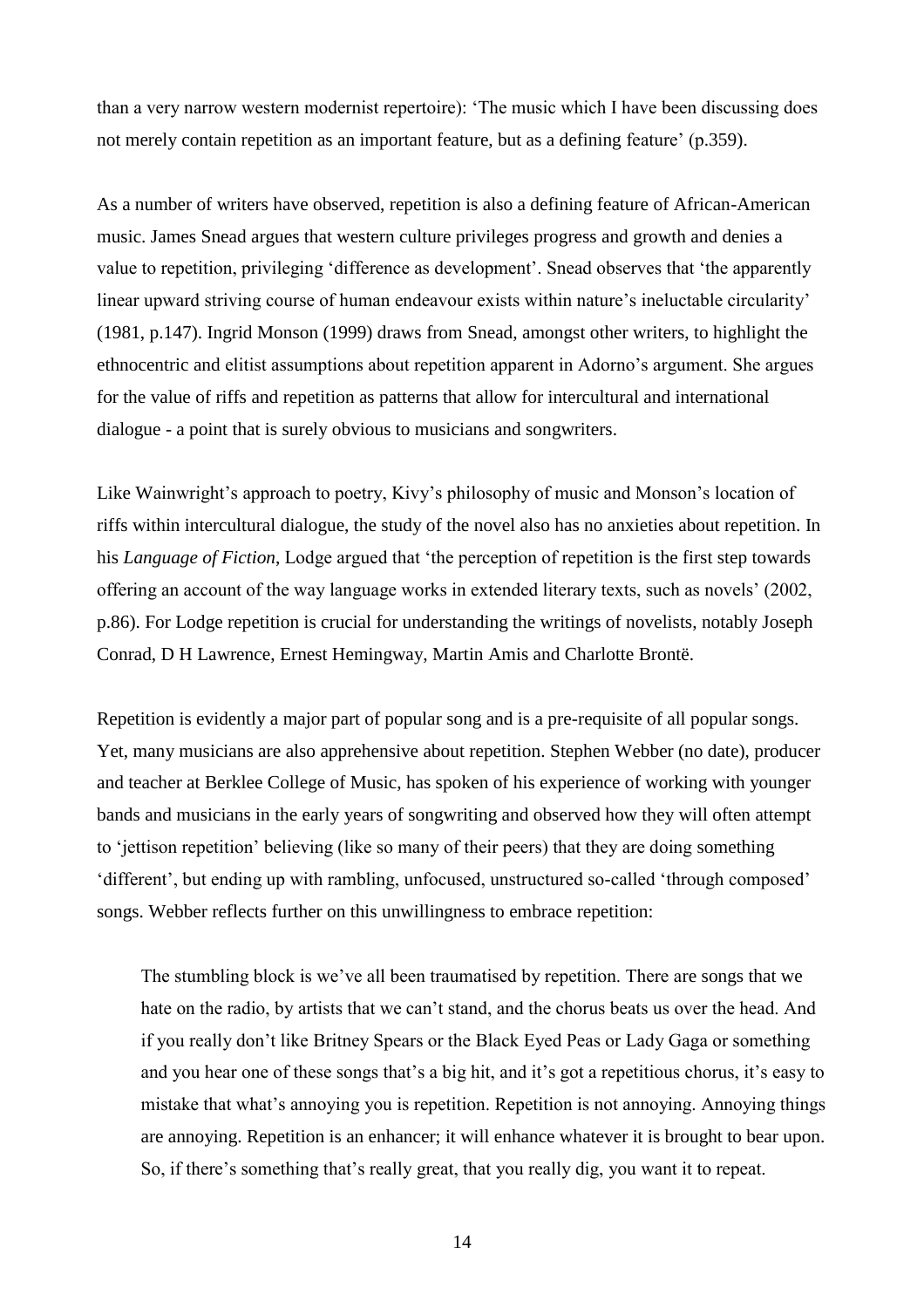Like Webber, songwriter Darren Hayman – solo artist and singer with the band Hefner - was unequivocally positive when asked about repetition in his songs, responding, 'Love it, bring it on!' Reflecting further, he explained how he consciously uses repetition in his songs:

Usually with me the word No or Yes, I love treating those words as a mantra as they are in life. I love Beckett and all those things. Life is repetition. I am often singing about ennui and boredom, what better way to express that than through repetition (Hayman, 2014).

In Hefner's 'Hymn For the Cigarettes', Hayman emphasises the elements of a relationship in trouble by the use of repetition to signify a range of different emotions. He repeats many familiar words ('smoking', 'nothing', 'love') imbuing them with an intense yet absurd resonance; he also plays ambivalently on smoking as a repetitive behaviour and guilty pleasure: 'But I love to see the girls smoke in my bed/ I love to see the girls smoke in my bed/ I love to see the girls smoke in my bed'. Here repetition conveys both the mundane and something more obsessive, the absurd recurrent habits of ordinary life captured with lines like, 'B&H remind me of not giving up but giving in/ B&H remind me of not giving up but giving in/ B&H remind me of not giving up but giving in'. As the song moves through conflicting emotions, the vocal melody and the expressive inflections of the singing make the words appealing at the same time as their repetitions accentuate the ways that things are not quite working as they should in the relationship.

A failing relationship is also the subject of Metronomy's 'I'm Aquarius', written by Joe Mount, the singer narrating the tensions between two people with different (and presumably incompatible) star signs. The song starts and the chorus occurs in a familiar way, but with no repeats or particular emphasis, so that – unusually for a chorus - it actually passes in the song more in the way a verse might. But then, at two minutes in, the mini chorus occurs again but this time the phrase 'I'm Aquarius' is repeated eighteen times. In terms of the structural conventions of the popular song, this repeat occurs far more times than is usual: the song has been running for over two minutes with no obvious chorus, but now the chorus phrase feels hypnotically insistent. The many repeats of 'I'm Aquarius' offer an absurd and ironic commentary on both the meaningless of the idea of astrology and the state of the relationship. As Ben Beaumont-Thomas wrote in a review of this song:

It's perhaps their greatest song yet, a deftly told tale of the various poisons that seep into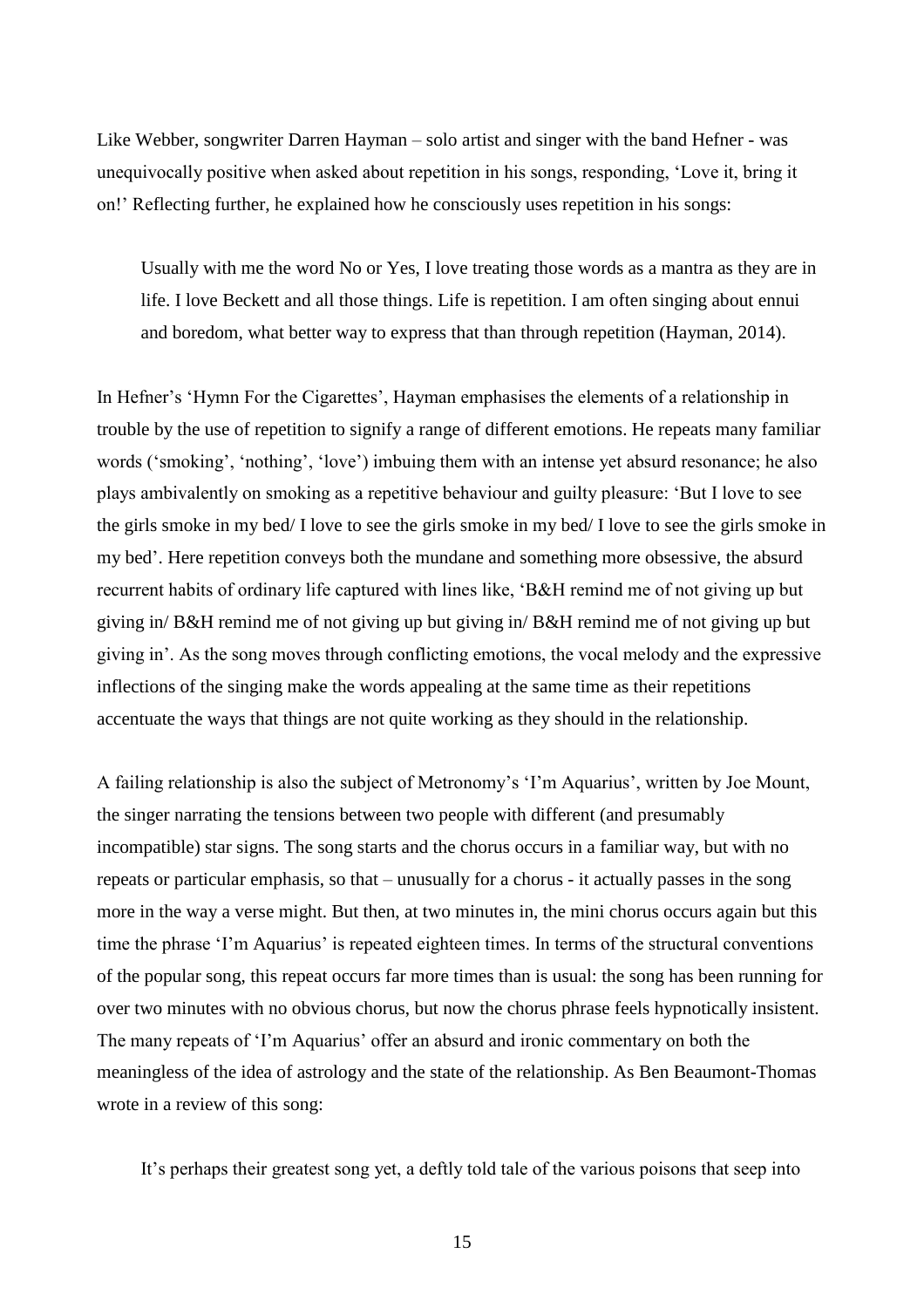modern relationships: passive aggression, spite, narcissism and an emotional articulacy that paradoxically means a total lack of communication. "Never saw just how much you thought I meant to me", Mount raps, taking the language of love song and twisting it into baffling anti-logic. He eventually lapses into a desperate repetition of the title, blaming the stars instead of himself (2014, no page).

Repetition in popular song is not always so semantically nuanced, and is often architecturally grounded in the call-and-response pattern that forms the backbone to songs like Otis Redding's 'Fa-Fa-Fa-Fa-Fa (Sad Song)', where Redding plays with the repeats of the title phrase, singing it through and then, with 'your turn', having the horn section repeat the phrase back. There is also a dramatic intensity introduced by the way that the almost wordless chorus articulates a feeling that the singer cannot fully express (the intensity of emotions by describing them in words), so language is reduced to the inchoate repetition of 'Fa-Fa-Fa-Fa-Fa'.

The inability to eloquently articulate love and desire beyond blunt repetition is a characteristic of numerous songs. PJ Harvey uses musical and lyrical repetition in 'Rid Of Me' to articulate an obsessional love: 'lick my legs, I'm on fire' is repeated constantly, along with the phrase 'don't you wish you never never met her', within a blues-based structured that references the grooving, sexual riffing of John Lee Hooker tracks like 'Boogie Chillen' while deliberately playing them in a much more aggressive and mechanistic manner. The imperative lover's desire 'I want you' is repeated extensively in numerous songs with that title, notably Lennon's and McCartney's 'I Want You (She's So Heavy)' – Bob Dylan's 'I Want You', Elvis Costello's 'I Want You' and Joan Jett's 'I Want You'. These are examples of a characteristic that Friedwald identified in the lyrics of Cole Porter, where lyrical and musical repetition 'ties into the emotional concept of obsession' (2002, p.250).

Writing in 1966 in *Aspen* magazine, shortly before the appearance of the first Velvet Underground album, Lou Reed articulated a more arch, knowing and ironic approach to repetition, and described two examples of its use that he believed were significant:

Have you ever listened to 'You've Lost That Lovin Feeling', where the girls are saying oohhhh and suddenly, naturally, just right, come in with 'Baby', against Bill Medley's building vocal line. Repetition. Every head in America must know the last three drum choruses of 'Dawn' by the Four Seasons. Paradiddles. Repetition (Reed, 1966, p.3).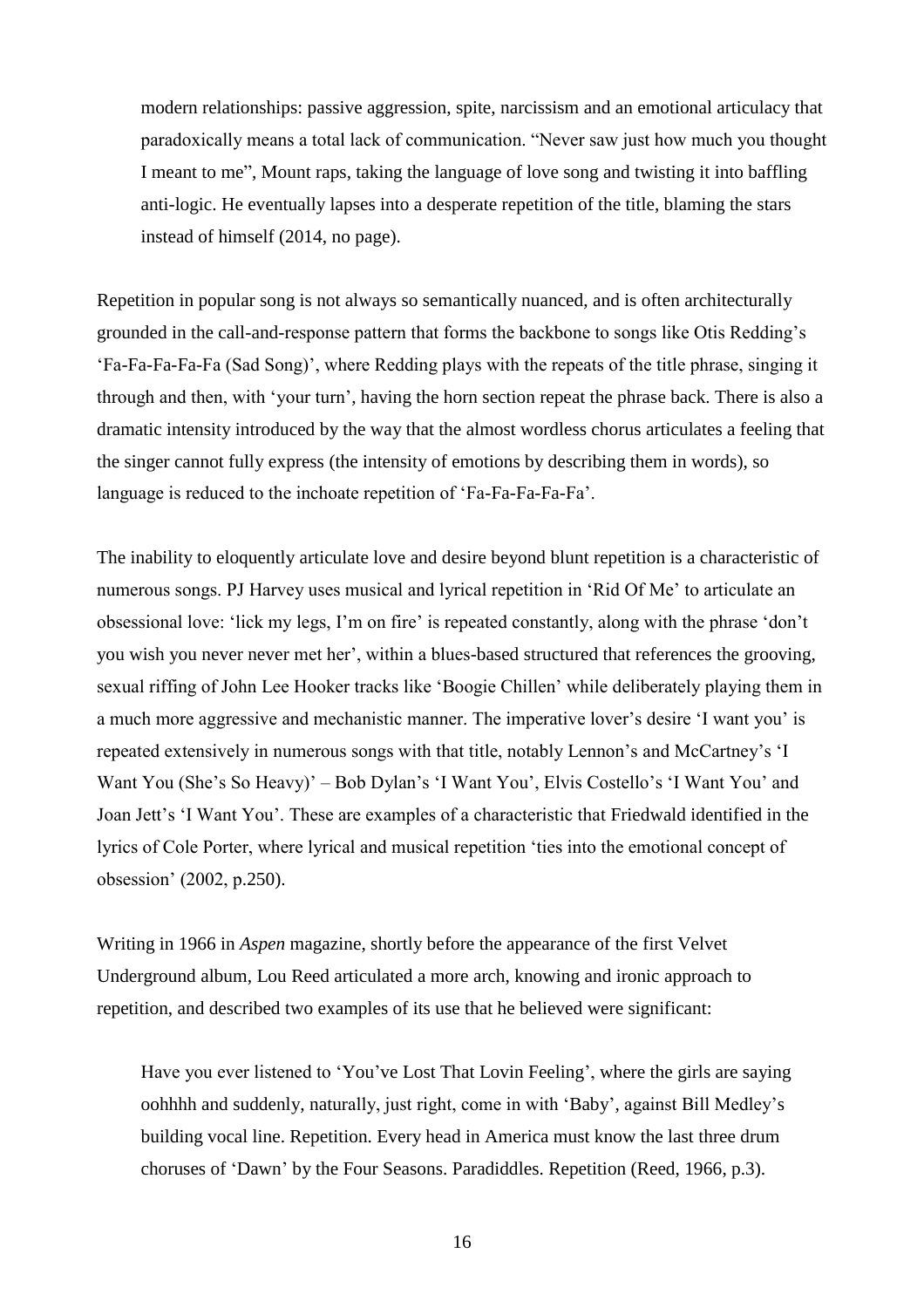Here (notwithstanding the rather overripe language of the time that Reed employs) he highlights the value of repeating things as homage to a glorious 'dumbness', valorising the prelinguistic pleasures that it echoes and invokes. Reed and his fellow musicians in the Velvet Underground were also aware of repetition as art form, drawing from the minimalist aesthetics associated with strands of visual art, performance, poetry and music that had emerged in New York City during the late 1950s and early 1960s, a creative moment that was (as Fink emphasised) in step with mass produced consumer culture. Reed recognised this concurrence in the work of The Velvet Underground's mentor and producer, Andy Warhol:

Andy Warhol's movies are so repetitious sometimes, so so beautiful. Probably the only interesting films made in the U. S. Rock-and-roll films. Over and over and over. Reducing things to their final joke. Which is so pretty (Ibid, p.3).

In his songs, Reed made extensive use of repetition as a way of creating architecture to articulate a type of emotional disconnection. 'Sister Ray' is leavened with layers of different kinds of repetition to support its narrative, which, according to Reed, 'has eight characters in it and this guy gets killed and nobody does anything. The situation is a bunch of drag queens taking some sailors home with them, shooting up on smack and having this orgy when the police appear' (in Levin, 2002). The officially released version is just under 15 minutes of the same riff, which the band play progressively more manically, while determinedly remaining on the same musical pattern. Yet, that length is somewhat arbitrary when considered with live performances and the three versions captured on *The Bootleg Series Vol. 1: The Quine Tapes*, which clock in at 38:00, 24:03 and 28:43 respectively. As well as this, there are key lyric motifs ('couldn't hit it sideways', 'searching for my mainline', 'just like Sister Ray said'), which are repeated throughout, creating an emotional numbness that frames the social disconnection that Reed evokes.

Far removed from Reed's use of pop forms to create a bleakly ironic mood of detached alienation, repetition has also been used in a more conventionally ironic manner through lyrics, such as in Hoagy Carmichael's 'I Get Along Without You Very Well'. The key to the meaning of the lyric is that way that the positivity of the title phrase is undercut throughout the song – every time the singer tells the addressee how well they are getting on without them it becomes more and more clear that the opposite is true. In Willie Nelson's 'Crazy' the notion of the singer being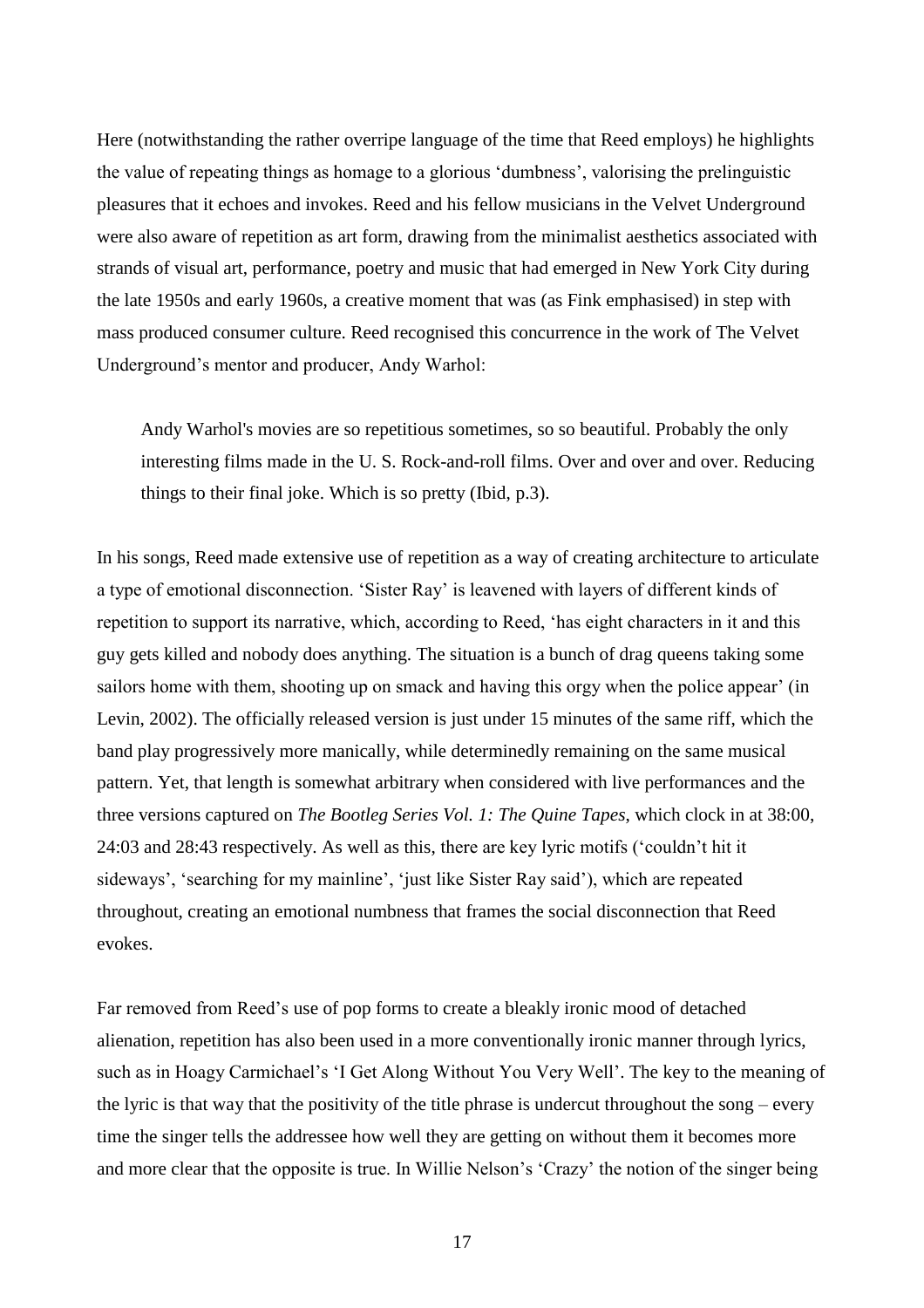'crazy' in so many different ways about their love is made stronger and stronger by the amount of times the word is used; of course, the sense of the word's meaning in itself is increased the more it gets repeated – the more the singer tells us he is crazy, the easier it is to believe.<sup>5</sup>

These two examples highlight the mutability of language – the way a repeated word can change meaning according to the contexts in which it is repeated within a song's narrative. Before exploring ambiguity in a little more detail, we conclude this section by briefly summarising the points we have been making here about repetition. First, repetition may be used simply to emphasise the importance of a point – 'don't go, please stay' or 'free Nelson Mandela!' But the repetition of a phrase can operate in more subtle and nuanced ways. It may carry philosophical expressions of the repetitiveness of life, convey a sense of the recurrent habits that sour relationships, or articulate the obsessive desires that enliven yet fracture relationships. Here, repetition may imbue the familiar with a sense of the strange, the profound, the absurd or the erotic. Second, repetition may be used in a more knowing, intellectual and artful manner, indebted to the use of repeated forms and motifs in visual, sonic and performance art, apparent in the works of musicians such as Brian Eno, Björk, Laurie Anderson and bands such as the Velvet Underground, Talking Heads and REM. Third, repetition is used for the pleasure of the recurrent, repeated, seemingly 'nonsense' sound word, the legacies of our childhood fascination with rhymes and chants that appear in numerous hits songs such as Abba's 'Mamma Mia', The Beatles' 'Hey Jude' and Lady Gaga's 'Bad Romance'. In many songs, repetition works across all of these distinctions – adding profundity to a familiar word, playing with art forms and being a pop hook.

# **Clarity, ambiguity and the protean poetics of pop**

Words that are combined together into song lyrics or fiction are no different to words we use in everyday life. Words come to us loaded with inherent ambiguities, multiple meanings and semantic associations that have been built up over years of cultural use. The misheard lyric is not very different to the misheard remark in an everyday encounter. Misunderstanding a song lyric is not very far removed from misconstruing something said in a conversations with loved ones, family and friends, or in the workplace or at the bar.

The mutability and ambiguity of language is something that songwriters are acutely aware of – they may deploy it playfully in deliberately ambiguous lyrics or in the use of double entendre or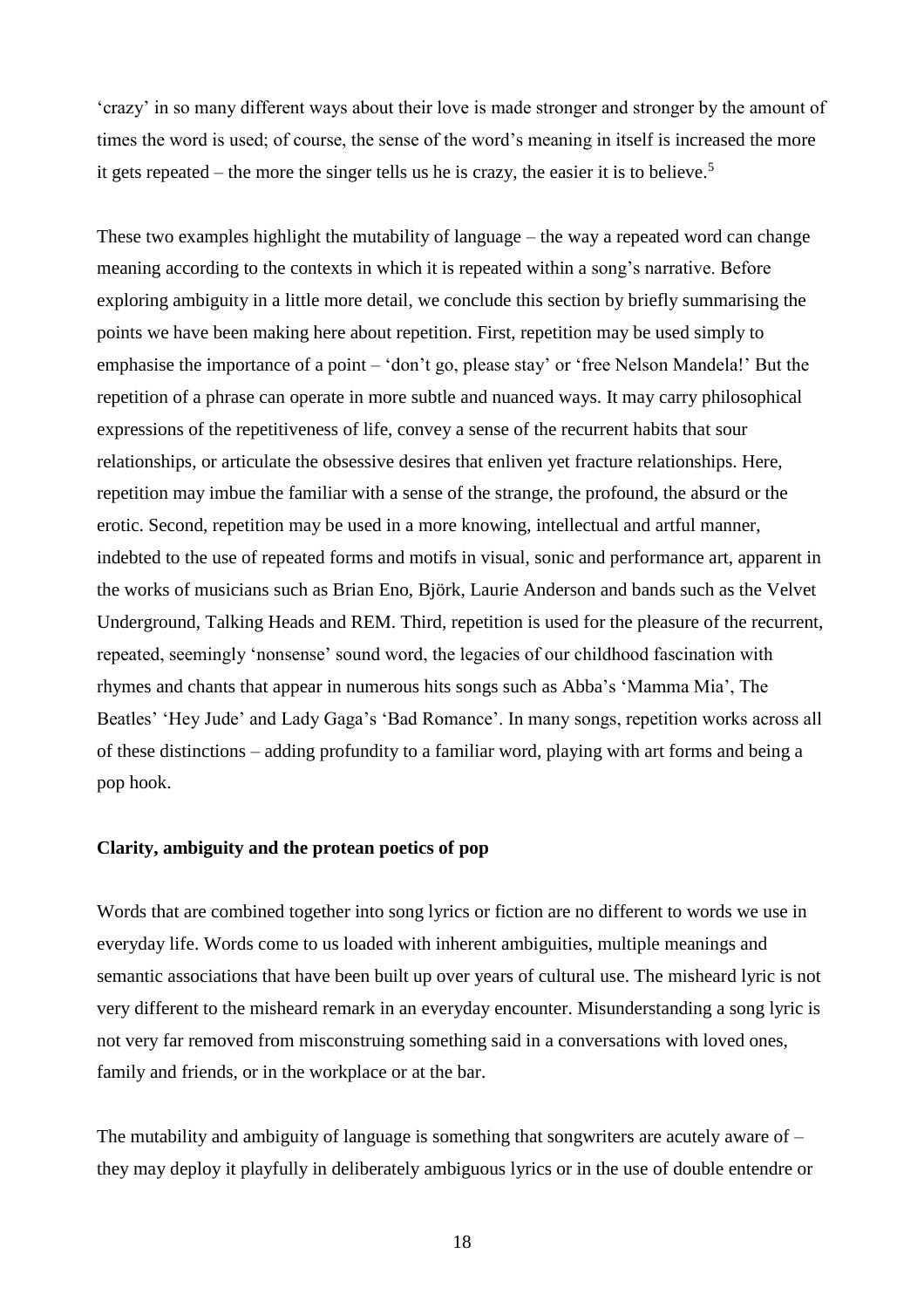they may attempt to overcome it, particularly if creating a message song. Ambiguity – the play with it, or the struggle against it - is fundamental to the way songs are constructed.

Songs may be created to convey more than just straightforward semantic meanings but precise, unambiguous responses: if the architecture of a dance song or love song or protest song is faulty then no one is going to dance or love or protest. The songwriter may also attempt to compose a 'message' in as direct way as possible – Grandmaster Flash and the Furious Five sang such a song, appropriately titled 'The Message', which perhaps contained echoes of the Philadelphia All Star's 'Let's Clean Up the Ghetto' (1977). Kenny Gamble and Leon Huff had composed that unambiguous song, based on one insistent repeating riff, with a particular social purpose, one that Gamble supported with the formation of his Universal Companies, a not-for-profit, communitycentred organization to help rebuild inner city Philadelphia.

We are, in part, back to Webb's recommendation that songs should be built in such a way that they are not misunderstood. Darren Hayman is emphatic about intentionality and intervention in his material:

As a songwriter I also feel like a director. Telling the listener where to look or listen: right here is the kernel or point of the song. To make sure you know that I will sing it ten times; I enjoy being emphatically clear. If I am singing about being lonely then I want the listener in no doubt as to that is what the song is about (Hayman, 2014)

Any potential for misunderstanding can be a cue for the songwriter to intervene in order to clarify the meanings in their work. Jarvis Cocker has on several occasions spoken about his song 'Common People', explaining the narrative and highlighting the important political dimension of the song. Talking in an interview about the main character – a wealthy foreign exchange student he explains that he was 'put off by some of her attitudes […] she was going on about wanting to live in Hackney "with the common people" and I thought "that's a bit much"' (Cocker, 2012b). Her 'slumming it' did not sit well with the broadly working class and left-leaning Cocker. As well as this, in Cocker's (2012a) collection of song lyrics, *Mother, Brother, Lover*, he has included almost forty pages of commentary, where his editorial voice engages in a dialogue with the songs' biographical details and meanings. On a more overtly political level, Smiths' guitarist Johnny Marr angrily intervened when UK Conservative Prime Minister David Cameron declared himself to be a fan of the band when he chose 'This Charming Man' as one of his Desert Island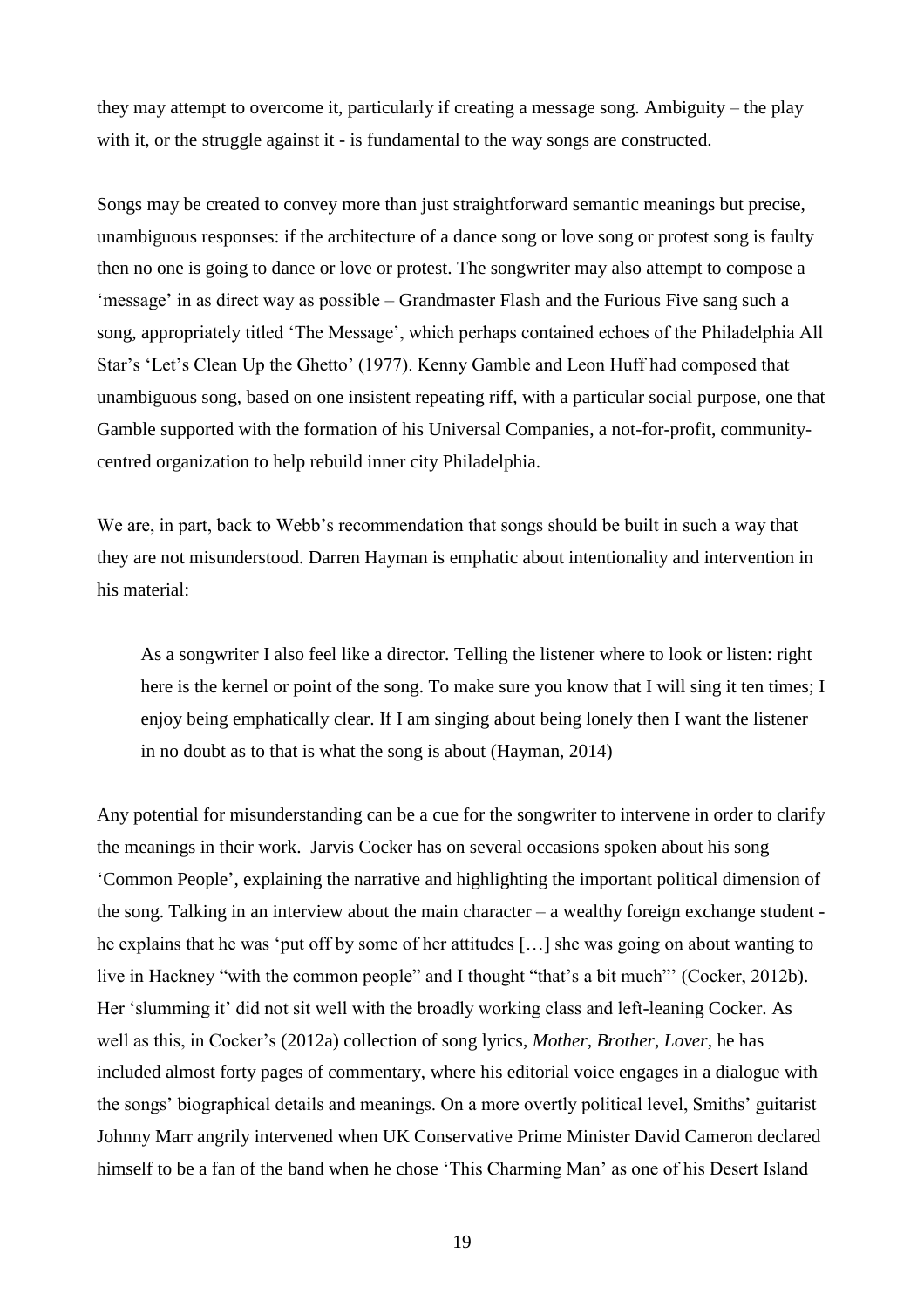Discs on BBC Radio. In response, Marr (2010) tweeted: 'David Cameron, stop saying that you like The Smiths, no you don't. I forbid you to like it.'

In contrast, songwriters - like poets and novelists – may knowingly encourage interpretations made possible by crafted ambiguities, aware of how reception is integral to a song's meanings. This is not to suggest that interpretation is infinite. Umberto Eco has stressed the 'limits of the act of interpretation' (1990, p.6) and Philip Tagg's (2012) comprehensive semiotics of music has demonstrated the way listeners understand the meanings of musical signifiers within specific circumstances and contexts. Musicians, of course, are well aware of this. Michael Stipe has observed: 'The listener is outside of the creative process … [but] … becomes a peripheral force of that creative process because they enter themselves into the music and they interpret it to fit their lives and to fit their needs' (in Zollo, 2003, p.633). Stipe followed up this comment by explaining how 'Me in Honey' is 'open to interpretation' to the extent that it 'could be very loving, or it can be kind of nasty', this being 'a diametrically opposed emotional thing that can and does occur' (p.635). Hence, Stipe is aware that the audience will sense how the ambiguities crafted into the lyric will connect with a listener's experiences of real tensions and paradoxes in their emotional lives.

A sense of reception is also apparent in the creation and performance of songs that deliver an ambiguous 'message' with an awareness of how this will connect with their audience's collective experience. As Peter Mercer-Taylor has written:

At just the moment that the label 'Generation X' was entering popular parlance, Kurt Cobain—who publicly lionized R.E.M.—was equipping this generation with a lyrical style suited to its own namelessness, in which coherence, comprehensibility, and denotative meaning in general were called into question at every turn (2006, p.459).

Pete Seeger singing the lyric to 'We Shall Overcome' was not useful to this audience; the rights and wrongs in Cobain's world were better framed by the ironic protest of the deliberately equivocal words of 'Smells Like Teen Spirit'.

Ambiguity may also be achieved through the adoption of characters and performing personas. Mick Jagger spoke about how, as his work as a writer and front person developed, he got 'to a point where you are slightly more sophisticated when you write. You don't want to always write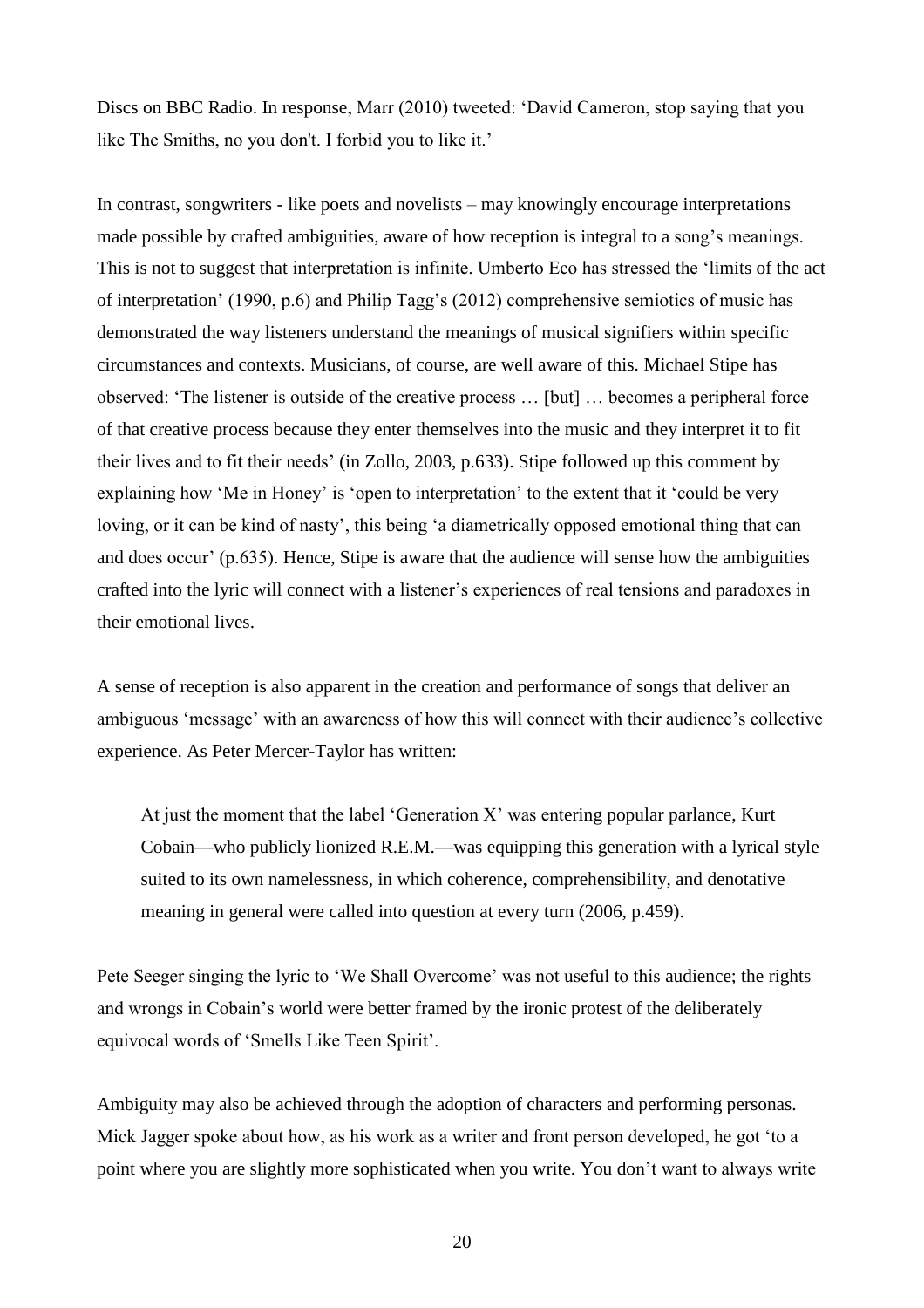lyrics from your own point of view. You want to be able to assume other characters' (Flanagan, 1987 p179). This is clearly evident in some of the most acclaimed Rolling Stones material from the late sixties on; famously, for example, in 'Sympathy for the Devil', where Jagger articulates terrible events on the world stage by adopting the voice of St Nick himself. This way of writing continued through albums like 'Let It Bleed', where Jagger's lyric voice and persona overtly inhabited that of the Boston Strangler in 'Midnight Rambler' and, less obviously, in songs like 'Gimme Shelter' and 'You Can't Always Get What You Want' where he speaks with the voice of a louche, drug-fuelled dandy.

Ambiguity is not only produced through the arbitrary and protean character of language, and adoption of personas. It is structured into the musical and verbal architecture of songs, and the worlds evoked by the song and the way that a character and singer inhabit the song. This has been notable in the varied renditions of 'My Funny Valentine', originally a show song composed by Richard Rodgers and Lorenz Hart for *Babes in Arms* which premiered in April 1937. As Alan Stanbridge has pointed out, attempting to dispel misunderstandings and narrow interpretations of the song, it was no typical love song and in its original setting was 'meant to be condescending and insulting' (2004, p.96). It was sung by lead female character Billie Smith, a '"colour-blind" opportunist', to the lead male character Valentine LaMar, 'a principled anti-racist', and conveyed ambivalence about a 'reconciliation to the lover's quarrel' (2004, p.97). As Stanbridge observes:

Hart's finely balanced lyric attempts to portray the defensive petulance of a lover accused of opportunistic prejudice, in the context of a plot which pits southern racism against northern liberalism (p.98).

Friedwald homes in on the fact that the song went largely unnoticed after its initial performances. In his case study of the song, Friedwald makes only passing and brief references to the song in *Babes in Arms* and boldly declares that the song 'was really born when Frank Sinatra recorded it in November 1953' (2003, p.356). Sinatra's rendition omitted the verse with the most condescending tone, and his version has become the standard for many subsequent vocal performances which have lost the original resonances highlighted by Stanbridge. The dropped lyrics allowed singers more opportunities, the ambiguities identified by Friedwald in these terms:

As constructed by Rodgers and Hart, it's a road map of infinite possibilities … By making both the words and the music so ambiguous, that is to say, so open to interpretation,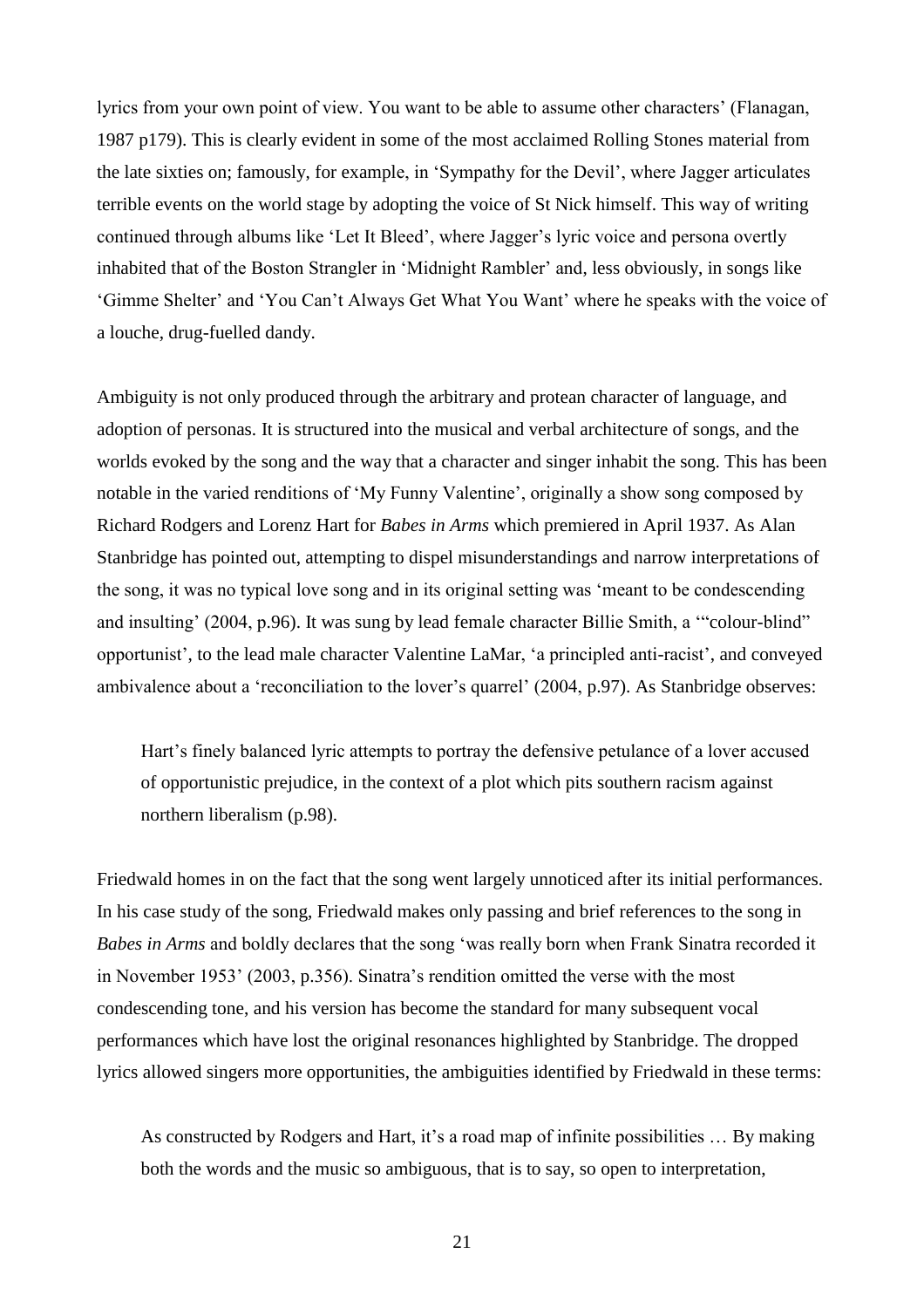Rodgers and Hart insured that no one would ever run out of ways to approach 'Valentine'. It's in major and it's in minor, it's slow and it's fast, it's a romantic song with a comic twist (2002, p.371).

The original architecture created by Rodgers and Hart has been modified by subsequent singers, notably Sinatra, to stretch and tease new meanings and emphases. Yet, it is still the same song, in the same way that the Byrds' renditions of Dylan's songs - cutting many verses, changing emphasis, playing with pitch, rhythm and harmony – are recognisable.

William Empson argued that 'the machinations of ambiguity are among the very roots of poetry' (1953, p.3). We borrow from Empson to argue that the architecture of ambiguity is fundamental to the practice of songwriting and the social life of songs. It is the play with a song's ambiguities that opens up possibilities, accommodating different types of structural modification yet still retaining its enduring characteristics. The Patti Smith group's version of 'Gloria' is an example of a song where the original serves as the basis for a new version that is radically altered in structure, scope and intention, yet remains the same song. In her version, 'Gloria' starts with 'Jesus died for somebody's sins/ but not mine,' with Smith continuing to articulate her impressionistic, poetic lines while the group vamp over the opening of what is recognisably a version of Them's 'Gloria.' In architectural terms, it is as if we are entering the main building through a newly constructed entrance or atrium, at once in a new place but still joined and fundamentally related to the original structure itself; this new introduction to 'Gloria' is a sung version of the poem 'Oath,' that Smith had written and published previously. Nonetheless, the greater whole remains the song 'Gloria', as written by Van Morrison, in spite of innumerable lyrical and structural changes.

# **Final thoughts on songs and buildings**

We have used the metaphor of the song as architecture to argue for the importance of songwriting and to intervene in debates about song lyrics. We have used this analogy in an exploratory manner as a way of developing a non-technical approach to describing and analysing songs and songwriting practice and as a way of broadening writing about music, seeking to connect musicology with other disciplines. We have drawn the idea of song architecture from the voices and practices of popular songwriters and highlighted the patterns created by combining words and music, through the art of repetition and in struggling to impose structure on the in-built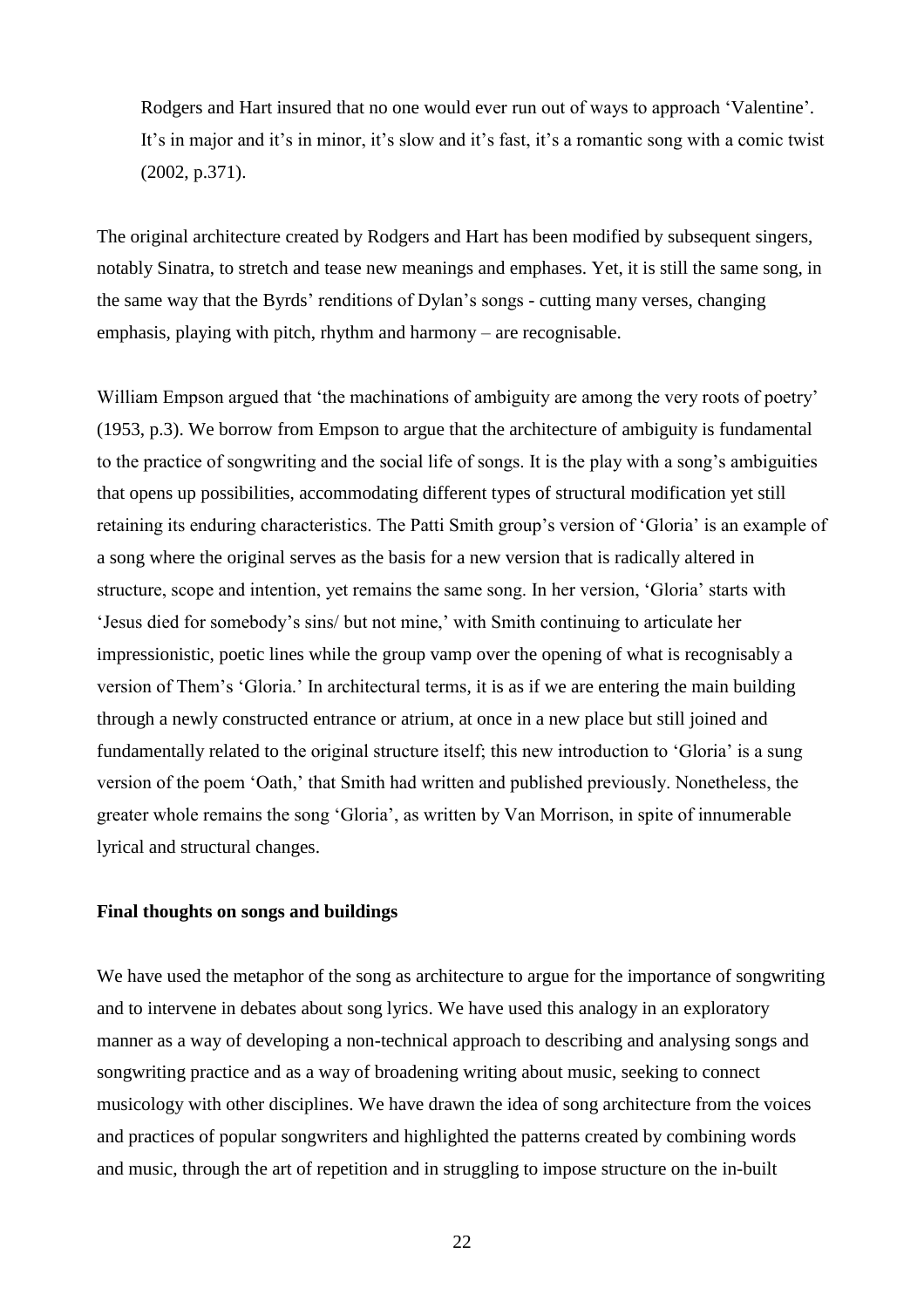linguistic opportunities for clarity and ambiguity. We are emphatically not presenting this as a systematic model, but as a way of understanding how songwriting practice is central to the way songs are performed and received.

It is worth pointing out that when architects plan and design their proposals for buildings, they do not present one diagram drawn from one perspective (as in a traditional music score or lead sheet), but multiple views of a potential building with varying degrees of abstraction and detail. No one sketch or diagram could capture the building, but it provides an insight and understanding of the structure, seen from different viewpoints. Similar principles might apply to understanding the architecture of the song – those elements that endure regardless of whether someone adds an extension, changes the front door, or puts on a coat of paint. Independent from performances, recordings and sheet music, a song can be heard, seen and performed from partial and varied perspectives. As recognised by musicians, performers and listeners, this is the enduring architecture of a song – you can even dance to it!

# **Bibliography**

Armitage, S. 2014. 'From the Long Lifeless Mud of the River Colne' [http://www.simonarmitage.com/travelling-songs.html,](http://www.simonarmitage.com/travelling-songs.html) accessed 4 October 2014

Astor, P. and K. Negus 2014. 'More Than a Performance: Song Lyrics and the Practices of Songwriters', in *Popular Music Matters, Essays in Honour of Simon Frith*, ed. L. Marshall and D. Laing (Farnham: Ashgate), pp195-207.

Beaumont-Thomas, B. 2014. 'Album Review: Metronomy – Love Letter', *Uncut*, [http://www.uncut.co.uk/metronomy-love-letter-review,](http://www.uncut.co.uk/metronomy-love-letter-review) accessed 4 October 2014

Becker, H. 1984. *Art Worlds* (Berkeley and Los Angeles: University of California Press)

Bennett, J. 2014. *Constraint, Creativity, Copyright and Collaboration in Popular Songwriting* Teams, PhD Thesis, School of Arts, University of Surrey, UK

Booth, M.W. 1981. *The Experience of Songs* (New Haven and London: Yale University Press)

Brackett, D. 2000. *Interpreting Popular Music* (Berkeley : University of California Press)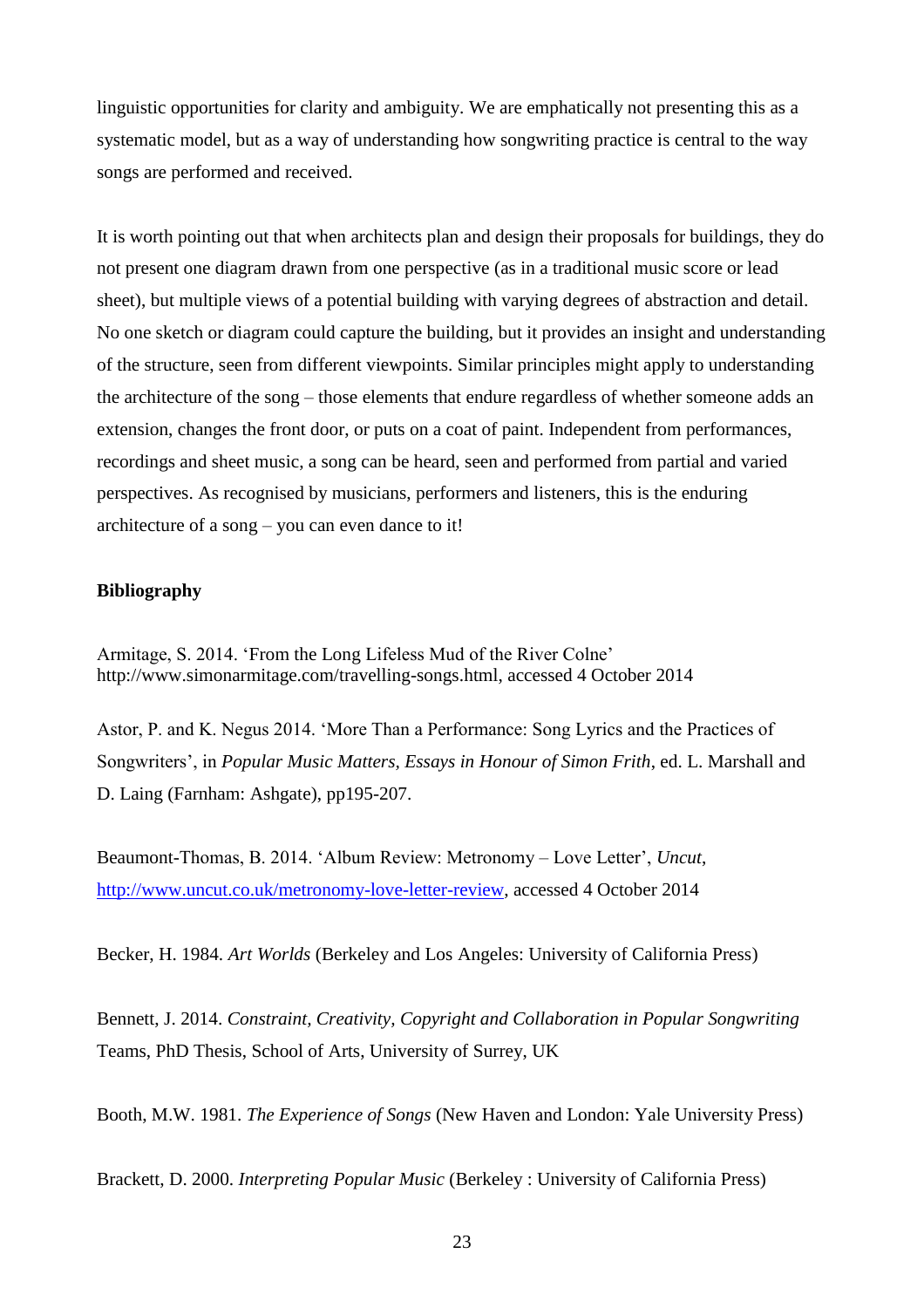Bradley, A. and A. Dubois (eds) 2010. *The Anthology of Rap* (London and New Haven: Yale University Press)

Bragg, B. 2012. *Waiting for the Great Leap Forwards*, The John Peel Lecture, [http://www.bbc.co.uk/events/e9rxn3/acts/a3p6v2,](http://www.bbc.co.uk/events/e9rxn3/acts/a3p6v2) accessed 12 January 2014

Blaukopf, K. 2012. *Kurt Blaukopf on Music Sociology – An Anthology*, ed. Tasos Zembylas (Vienna: Peter Lang)

Bourdieu, P. 1993. *The Field of Cultural Production* (Cambridge: Polity Press)

Cobain, K. 2002. *Journals* (London: Penguin/Viking)

Cocker, J. 2012a. *Mother, Brother, Lover: Selected Lyrics* (London: Faber and Faber)

Cocker, J. 2012b. 'Jarvis Cocker Explains the Truth Behind Common People', *BBC*, [http://www.bbc.co.uk/news/entertainment-arts-19910628,](http://www.bbc.co.uk/news/entertainment-arts-19910628) accessed 4 October 2014

Davis, S. 1986. *The Craft of Lyric Writing* (Cincinnati: Writer's Digest Books)

Day-Lewis, C. 1961. *English Lyric Poems* (New York: Goldentree Books)

DeNora, T. 1997. *Beethoven and the Construction of Genius* (Berkeley: University of California Press)

DeNora, T. 2000. *Music in Everyday Life* (Cambridge: Cambridge University Press)

Eckstein, L. 2010. *Reading Song Lyrics* (Amsterdam: Rodopi)

Eco, U. 1990. *The Limits of Interpretation* (Bloomington and Indianapolis: Indiana University Press)

Fenton, J. 2003. *An Introduction to English Poetry* (London: Penguin)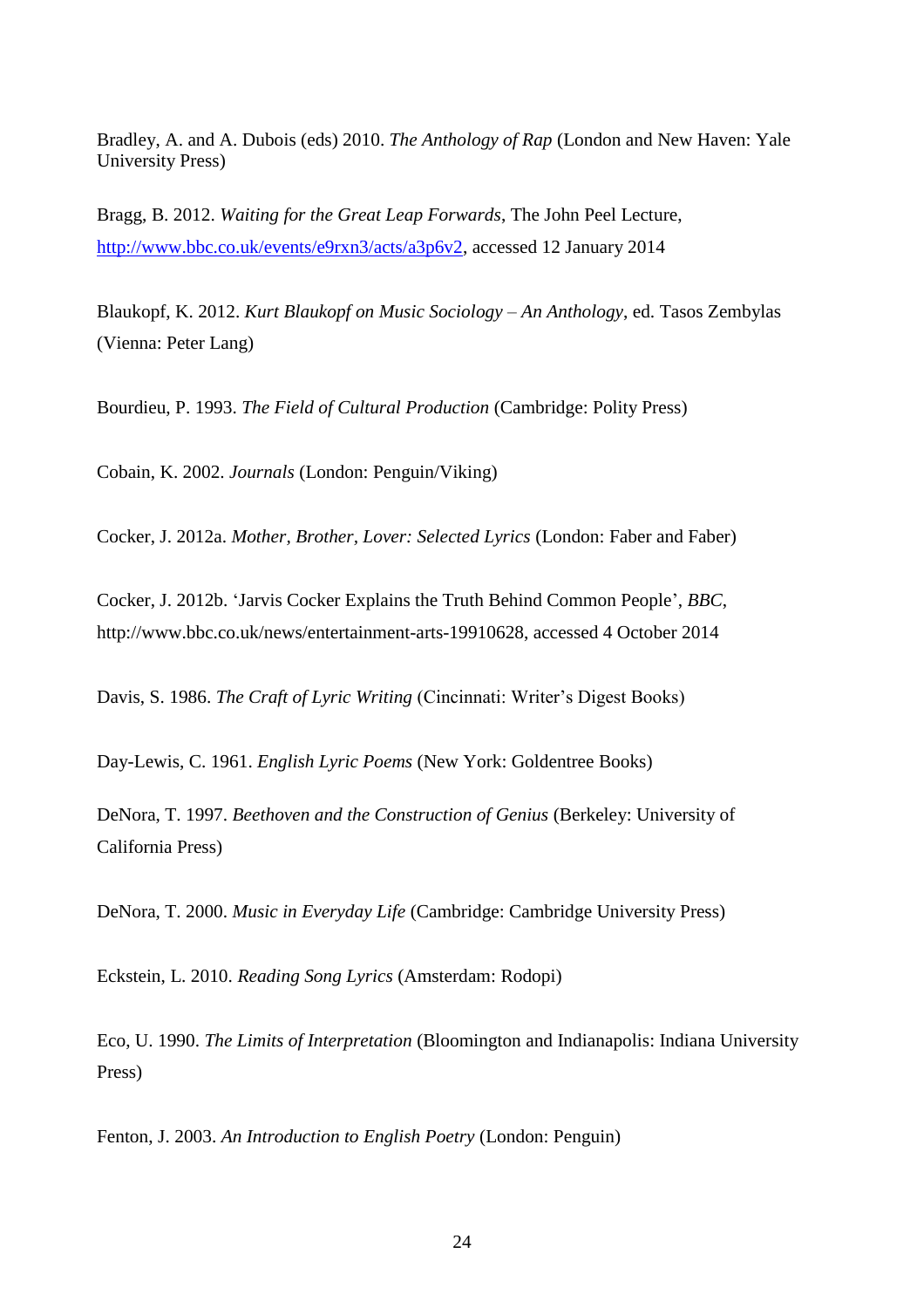Fink, R. 2005. *Repeating Ourselves: American Minimal Music as Cultural Practice* (Berkeley: University of California Press)

Flanagan, B. 1987. *Written in my Soul: Conversations with Rock's Great Songwriters* (Chicago: Contemporary Books)

Friedwald, W. 2002. *Stardust Melodies: A Biography of 12 of America's Most Popular Songs*  (Chicago: Chicago Review Press)

Frith, S. 1996. *Performing Rites*: *On the Value of Popular Music* (Oxford: Oxford University Press)

Furia, P. 1992. *The Poets of Tin Pan Alley, A History of America's Great Lyricists* (Oxford: Oxford University Press)

García, L-M. 2005. 'On and On: Repetition as Process and Pleasure in Electronic Dance Music', *Music Theory Online*, 11/4, pp.

Gracyk, T. 1996. *Rhythm and Noise: An Aesthetics of Rock* (London: IB Tauris).

Griffiths, D. 2003. 'From Lyric to Anti-lyric: Analysing the Words in Pop Song', in *Analysing Popular Music*, ed. A. Moore (Cambridge: Cambridge University Press), pp. 39-59

Griffiths, D. 2012. 'Internal rhyme in "The Boy with a Moon and Star on His Head", Cat Stevens, 1972', *Popular Music*, 31/3, pp. 383-400

Griffiths, D. 2013. 'Words to Songs and the Internet: A comparative study of transcriptions of words to the song "Midnight Train to Georgia", recorded by Gladys Knight and the Pips in 1973', *Popular Music and Society*, 36/2, pp. 234-73

Hammerstein, O. 1985. 'Notes on Lyrics' in *Lyrics*, Hal Leonard Publishing, pp3-48.

Harvey, P.J. 2011. 'PJ Harvey's Guide to Songwriting', Jo Whiley Music Show, *BBC Radio 2*, [http://www.youtube.com/watch?v=OTqYq55s2M0,](http://www.youtube.com/watch?v=OTqYq55s2M0) accessed 2 May 2014.

Hayman, D. 2014. Email interview with Pete Astor, 8 March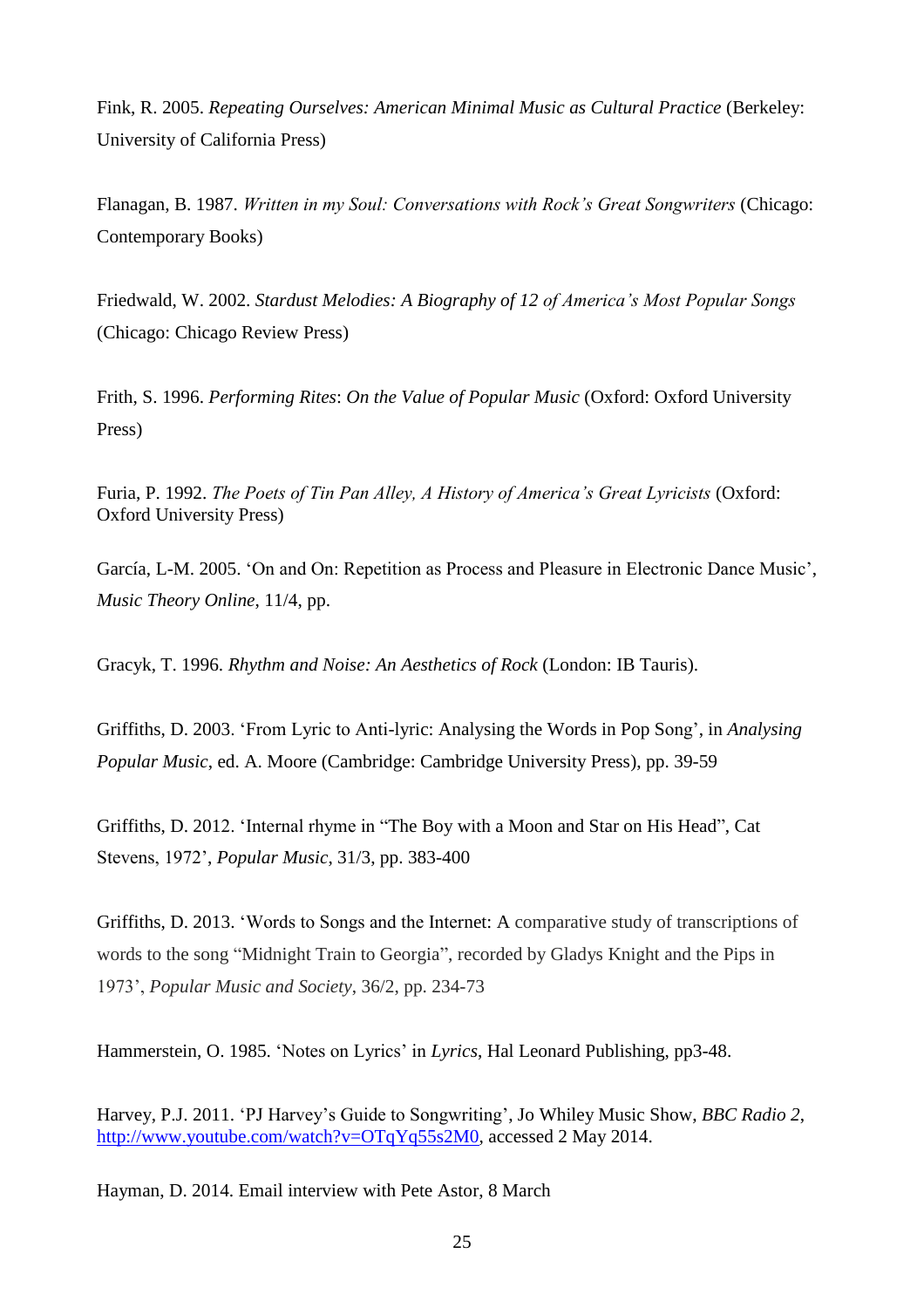Hell, R. 2013. Telephone interview with Pete Astor, 27 July.

Heylin, C. 2000. *Behind the Shades. The Biography – Take Two* (London: Penguin)

Heylin, C. 2009. *Revolution in the Air, The Songs of Bob Dylan 1957-1973* (Chicago: Chicago Review Press)

Jones, M. 2011. Email interview with the authors, 9 February

Kivy, P. 1993. *The Fine Art of Repetition: Essays in the Philosophy of Music* (Cambridge: Cambridge University Press)

Levin, H. 2002. 'Journalists Are Foul Vermin, A Special "Interview" with Lou Reed', *The Stranger*, [http://www.thestranger.com/seattle/Content?oid=11801,](http://www.thestranger.com/seattle/Content?oid=11801) accessed 25 April 2014

Levitin, D. 2008. *This is Your Brain on Music: The Science of a Human Obsession* (London: Atlantic Books)

Lodge, D. 1992. *The Art of Fiction* (London: Penguin)

Lodge, D. 2001. *Language of Fiction* (London: Routledge)

Margulis, E. H. 2014. *On Repeat: How Music Plays The Mind* (Oxford: Oxford University Press)

Marr, J. 2010. 'Johnny Marr: "I forbid David Cameron from liking The Smiths', *The Guardian Music Blog*, [http://www.theguardian.com/music/musicblog/2010/dec/02/johnny-marr-david](http://www.theguardian.com/music/musicblog/2010/dec/02/johnny-marr-david-cameron-smiths)[cameron-smiths,](http://www.theguardian.com/music/musicblog/2010/dec/02/johnny-marr-david-cameron-smiths) accessed 3 October 2014.

Marshall, L. 2011. 'The Sociology of Popular Music, Interdisciplinarity and Aesthetic Autonomy', *British Journal of Sociology*, 62/1, pp. 154-74

Martin, P. 1997. *Sounds and Society: Themes in the Sociology of Music* (Manchester: Manchester University Press)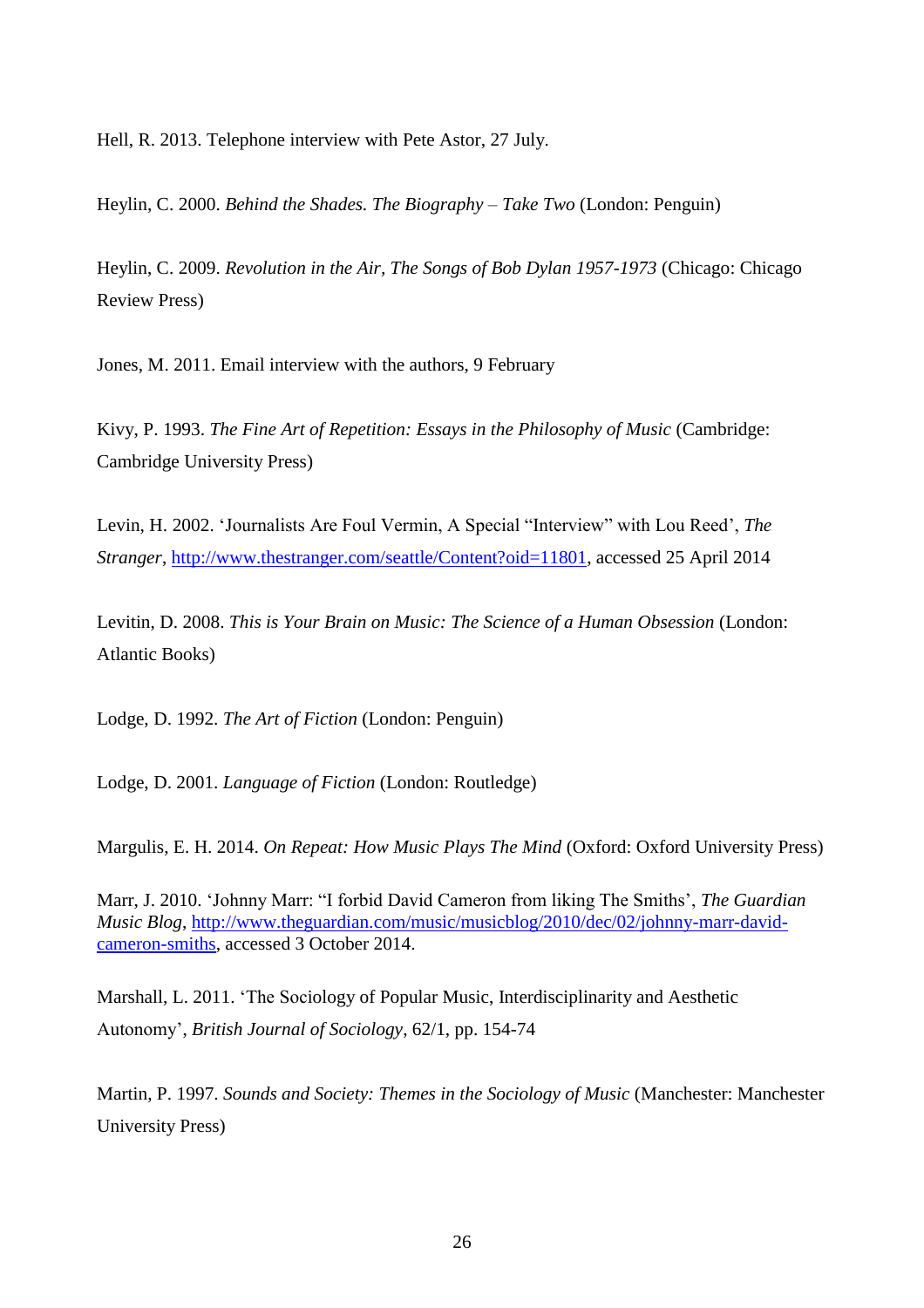Martin, P. 2006. *Music and the Sociological Gaze: Art Worlds and Cultural Production* (Manchester: Manchester University Press)

McClary, S. 1991. *Feminine Endings; Music, Gender and Sexuality* (Minneapolis and London: University of Minnesota Press)

McKay, A. 2010. 'Townes Van Zandt: Waitin' Around to Die', *Uncut*, April, p. 66

Mercer-Taylor, P. 2005. '"Stupid, stupid signs": Incomprehensibility, Memory, and the Meaning (Maybe) of R.E.M.'s "Sidewinder Sleeps Tonite', *Musical Quarterly*, 88/3, pp. 456-86

Middleton, R. 1983. '"Play it again Sam": Some notes on the Productivity of Repetition in Popular Music', *Popular Music*, 3, pp. 235-70

Middleton, R. 1990. *Studying Popular Music* (Milton Keynes: Open University Press)

Middleton, R. 2000. *Reading Pop: Approaches to Textual Analysis in Popular Music* (Oxford: Oxford University Press)

Monson, I. 1999. 'Riffs, Repetition, and Theories of Globalization', *Ethnomusicology*, 43/1, pp. 31-65

Neal, J. 2007. 'Narrative Paradigms, Musical Signifiers, and Form as Function in Country Music', *Music Theory Spectrum*, 29/1, pp. 41-72

Pattison, P. 2010. *Writing Better Lyrics* (Cincinnati: FW Media)

Paulin, T. 2008. *The Secret Life of Poems. A Poetry Primer* (London: Faber and Faber)

Reed, L. 1966. 'The View From The Bandstand', *Aspen Magazine*, 3/3, [http://www.ubu.com/aspen/aspen3/bandstand.html,](http://www.ubu.com/aspen/aspen3/bandstand.html) pp.1-3

Sheppard, D. 2009. *On some faraway beach: The Life and Times of Brian Eno* (London: Orion)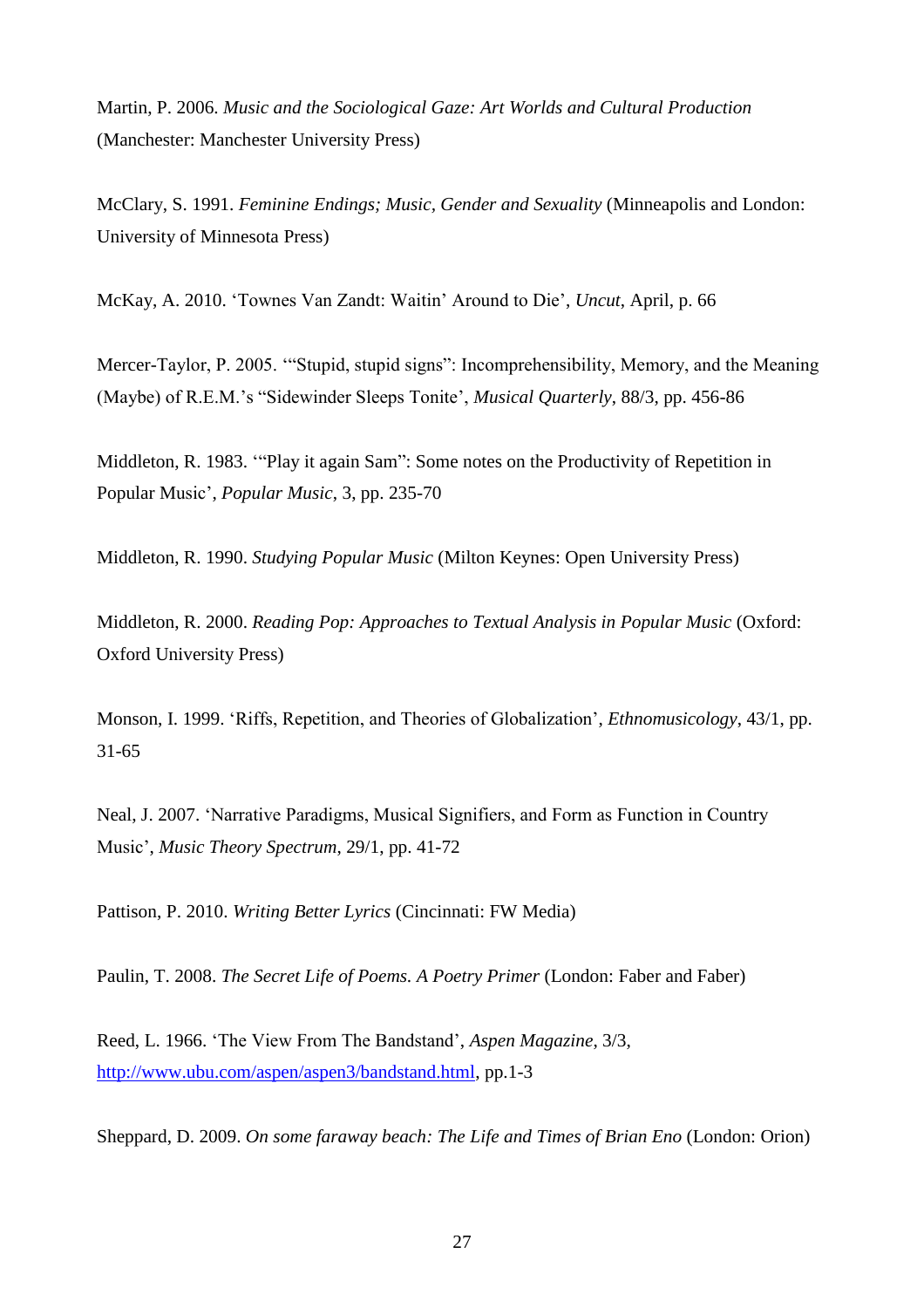Snead, J. 1981. 'On Repetition in Black Culture', *African American Review*, 15/4, pp. 146-54

Stanbridge, A. 2004. 'A Question of Standards: "My Funny Valentine" and Musical Intertextuality', *Popular Music History*, 1/1, pp. 83-108

Tagg, P. 1991. *Fernando the Flute* (Institute of Popular Music, University of Liverpool)

Tagg, P. 2012. *Music's Meanings: A Modern Musicology for Non-musos* (Huddersfield: MMMSP Publications)

Wainwright, J. 2011. *Poetry: The Basics* (Oxon: Routledge)

Webb, J. 1998. *Tunesmith: Inside the Art of Songwriting* (New York: Hyperion)

Webber, S. n.d. 'Open House: Music Production Analysis With Stephen Webber', Berklee Music, - link no longer active.

Wilder, A. 1990 (orig. 1972). *American Popular Song. The Great Innovators, 1900-1950* (Oxford: Oxford University Press)

Whiteley, S. 1992. *The Space Between the Notes, Rock and the Counter-Culture* (London: Routledge)

Zollo, P. 2003. *Songwriters on Songwriting* (Cincinnati: Da Capo Press)